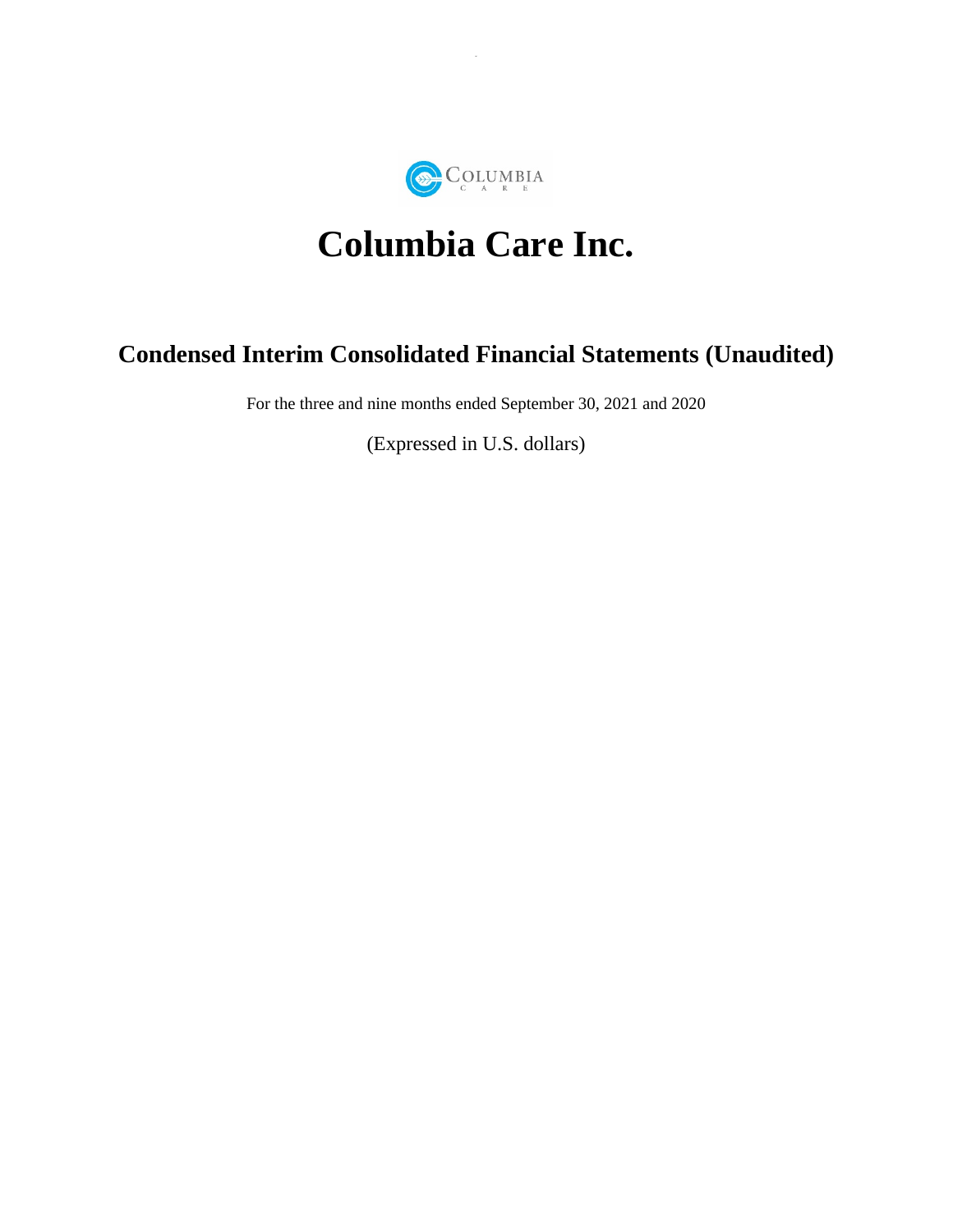# **COLUMBIA CARE INC.**

CONDENSED INTERIM CONSOLIDATED STATEMENTS OF FINANCIAL POSITION

(expressed in thousands of U.S. dollars)

(unaudited)

|                                                | <b>Note</b>      | <b>September 30, 2021</b> | <b>December 31, 2020</b>  |
|------------------------------------------------|------------------|---------------------------|---------------------------|
| <b>Assets</b>                                  |                  |                           |                           |
| Current assets:                                |                  |                           |                           |
| Cash                                           | $\boldsymbol{6}$ | \$<br>116,931             | \$<br>61,111              |
| Accounts receivable                            | 6                | 13,024                    | 7,414                     |
| Inventory                                      | 3,6              | 170,446                   | 111,549                   |
| <b>Biological</b> assets                       | 4,6              | 59,662                    | 18,752                    |
| Prepaid expenses and other current assets      | 6                | 42,505                    | 11,389                    |
| Assets held for sale                           | 18               |                           | 3,483                     |
| Total current assets                           |                  | 402,568                   | 213,698                   |
| Property and equipment                         | 6,8              | 258,730                   | 114,400                   |
| Right of use assets                            | 6                | 229,624                   | 187,715                   |
| Goodwill                                       | 6                | 270,406                   | 132,808                   |
| Intangible assets                              | 6,17             | 266,473                   | 100,342                   |
| Notes receivable                               | $\boldsymbol{6}$ | 2,226                     | 15,832                    |
| Other non-current assets                       | 6,9              | 53,833                    | 27,796                    |
| <b>Total assets</b>                            |                  | $\$$<br>1,483,860         | \$<br>792,591             |
|                                                |                  |                           |                           |
| <b>Liabilities and Equity</b>                  |                  |                           |                           |
| Current liabilities:                           |                  |                           |                           |
| Accounts payable                               | 6                | \$<br>44,455              | \$<br>18,466              |
| Accrued expenses and other current liabilities | 6,10             | 135,571                   | 42,860                    |
| Income tax payable                             | 6                | 29,984                    | 2,470                     |
| Contingent consideration                       | 6                | 55,783                    | 48,202                    |
| Current portion of lease liability             |                  | 13,015                    | 9,937                     |
| Current portion of long-term debt              | 5,6              | 1,903                     | 8,439                     |
| Derivative liability                           | 5,6,16           | 13,321                    | 17,109                    |
| Liabilities held for sale                      | 18               |                           | 1,483                     |
| Total current liabilities                      |                  | 294,032                   | 148,966                   |
| Long-term debt                                 | 5,6              | 138,108                   | 76,090                    |
| Deferred taxes                                 | 6                | 69,831                    | 32,400                    |
| Long-term lease liability                      |                  | 238,653                   | 200,741                   |
| Contingent consideration                       | 6                | 45,173                    |                           |
| Other long-term liabilities                    | 6                | 72,877                    | 12,518                    |
| <b>Total liabilities</b>                       |                  | 858,674                   | 470,715                   |
|                                                |                  |                           |                           |
| Equity:                                        |                  |                           |                           |
| Equity attributable to Columbia Care Inc.      | 11               | 648,486                   | 341,589                   |
| Non-controlling interest                       | 21               | (23,300)                  | (19,713)                  |
| Total shareholders' equity                     |                  | 625,186                   | 321,876                   |
| Total liabilities and equity                   |                  | \$<br>1,483,860           | $\overline{e}$<br>792,591 |

Operations of the Company (Note 1) Commitments and contingencies (Note 15) Subsequent events (Note 22)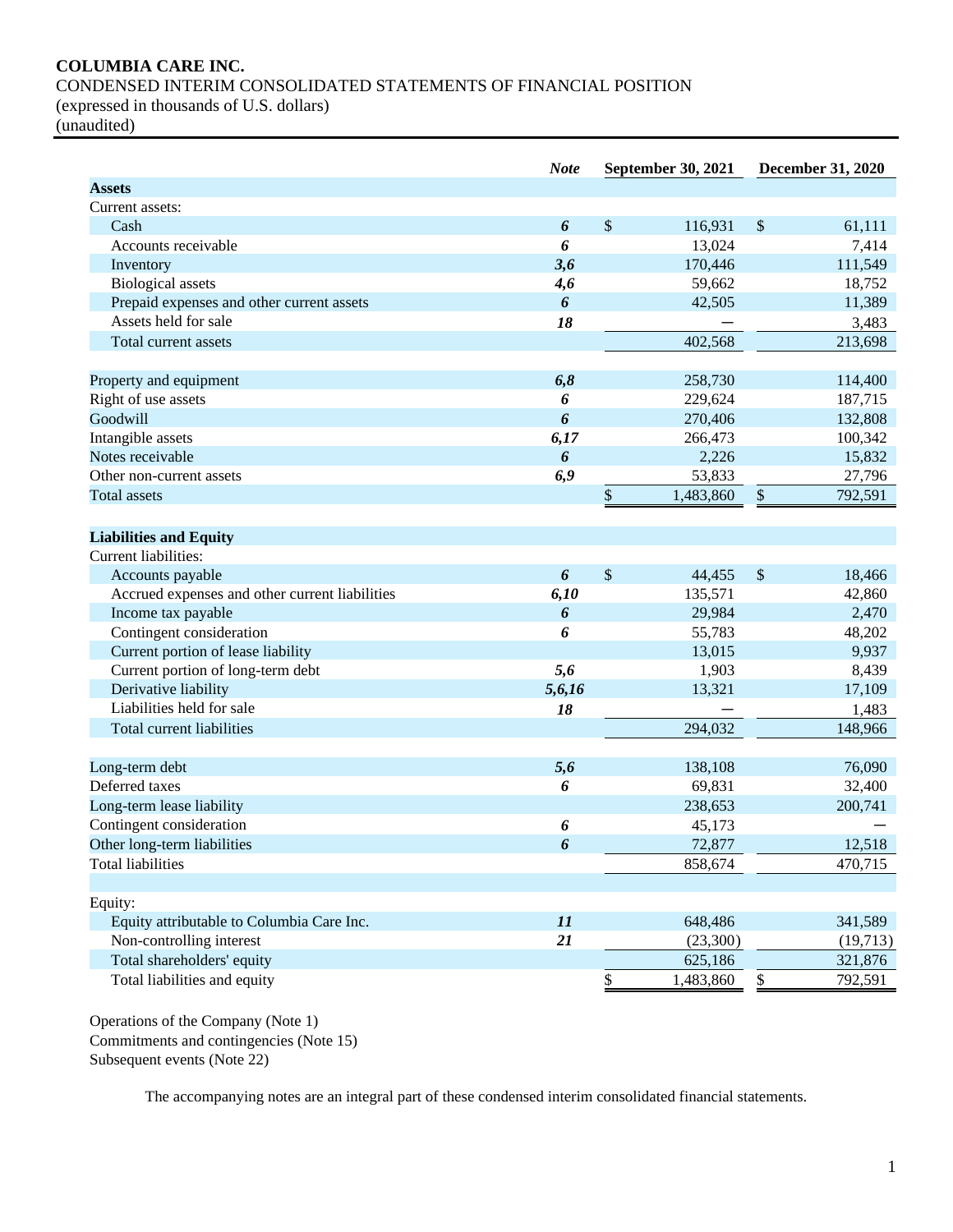# **COLUMBIA CARE INC.**

CONDENSED INTERIM CONSOLIDATED STATEMENTS OF OPERATIONS AND COMPREHENSIVE LOSS (expressed in thousands of U.S. dollars, except for number of shares and per share amounts)

(unaudited)

|                                                                             |                         | Three months ended September 30, |                 |               |                   | Nine months ended September 30, |                           |                  |  |  |  |
|-----------------------------------------------------------------------------|-------------------------|----------------------------------|-----------------|---------------|-------------------|---------------------------------|---------------------------|------------------|--|--|--|
|                                                                             | <b>Note</b>             |                                  | 2021            |               | 2020              | 2021                            |                           | 2020             |  |  |  |
| Revenues, net of discounts                                                  |                         | $\mathbb{S}$                     | 132,322         | $\mathsf{\$}$ | 48,703            | \$<br>320,804                   | $\mathcal{S}$             | 103,439          |  |  |  |
| Cost of sales                                                               |                         |                                  | (67, 860)       |               | (29,707)          | (176, 517)                      |                           | (66,270)         |  |  |  |
| Cost of sales related to business                                           |                         |                                  |                 |               |                   |                                 |                           |                  |  |  |  |
| combination fair value adjustments                                          |                         |                                  |                 |               |                   |                                 |                           |                  |  |  |  |
| to inventories                                                              |                         |                                  | (1,430)         |               | (1,765)           | (2,922)                         |                           | (1,765)          |  |  |  |
| Gross profit before change in                                               |                         |                                  |                 |               |                   |                                 |                           |                  |  |  |  |
| fair value adjustments of                                                   |                         |                                  |                 |               |                   |                                 |                           |                  |  |  |  |
| biological assets                                                           |                         |                                  | 63,032          |               | 17,231            | 141,365                         |                           | 35,404           |  |  |  |
| Fair value adjustments:                                                     |                         |                                  |                 |               |                   |                                 |                           |                  |  |  |  |
| Change in fair value of biological                                          |                         |                                  |                 |               |                   |                                 |                           |                  |  |  |  |
| assets included in inventory sold                                           | 4                       |                                  | (59,213)        |               | (22, 239)         | (114, 787)                      |                           | (60, 328)        |  |  |  |
| Unrealized gain on changes in                                               |                         |                                  |                 |               |                   |                                 |                           |                  |  |  |  |
| fair value of biological assets                                             | $\overline{\mathbf{4}}$ |                                  |                 |               |                   |                                 |                           |                  |  |  |  |
| and inventory                                                               |                         |                                  | 68,467<br>9,254 |               | 34,299            | 144,570<br>29,783               |                           | 72,625           |  |  |  |
| Total fair value adjustments                                                |                         |                                  |                 |               | 12,060            |                                 |                           | 12,297           |  |  |  |
| Gross margin                                                                |                         |                                  | 72,286          |               | 29,291            | 171,148                         |                           | 47,701           |  |  |  |
| Operating expenses:                                                         |                         |                                  | 56,501          |               |                   |                                 |                           |                  |  |  |  |
| Selling, general and administrative                                         |                         |                                  | 4,993           |               | 26,430<br>7,218   | 142,699                         |                           | 72,455<br>22,341 |  |  |  |
| Share-based compensation                                                    |                         |                                  |                 |               |                   | 17,833                          |                           |                  |  |  |  |
| Total operating expenses                                                    |                         |                                  | (61, 494)       |               | (33, 648)         | (160, 532)                      |                           | (94, 796)        |  |  |  |
| Income (loss) from operations                                               |                         |                                  | 10,792          |               | (4, 357)          | 10,616                          |                           | (47,095)         |  |  |  |
| Other (expense) income:                                                     |                         |                                  |                 |               |                   |                                 |                           |                  |  |  |  |
| Change in fair value of derivative<br>liability                             |                         |                                  | 4,847           |               | (2,556)           | 6,760                           |                           | (2,556)          |  |  |  |
| Loss on conversion of debt                                                  |                         |                                  |                 |               |                   |                                 |                           |                  |  |  |  |
|                                                                             |                         |                                  |                 |               |                   | (1,580)                         |                           |                  |  |  |  |
| Interest expense, net<br>Interest expense related to lease                  |                         |                                  | (6,990)         |               | (2,154)           | (14, 855)                       |                           | (1,683)          |  |  |  |
| liabilities                                                                 |                         |                                  | (4,211)         |               | (2,154)           | (12, 554)                       |                           | (5,106)          |  |  |  |
| Other expense, net                                                          | 19                      |                                  | (53,781)        |               |                   | (53,795)                        |                           | (2,132)          |  |  |  |
| Total other expense, net                                                    |                         |                                  | (60, 135)       |               | (6, 864)          | (76, 024)                       |                           | (11, 477)        |  |  |  |
| Loss before provision for income taxes                                      |                         |                                  | (49, 343)       |               |                   | (65, 408)                       |                           | (58, 572)        |  |  |  |
| Income tax benefit (expense)                                                |                         |                                  | 12,160          |               | (11,221)<br>(315) | 2,021                           |                           | (949)            |  |  |  |
|                                                                             |                         |                                  |                 |               |                   |                                 |                           | (59, 521)        |  |  |  |
| Net loss and comprehensive loss<br>Net loss attributable to non-controlling |                         |                                  | (37, 183)       |               | (11, 536)         | (63, 387)                       |                           |                  |  |  |  |
| interests                                                                   |                         |                                  | (998)           |               | (681)             | (1,628)                         |                           | (4, 422)         |  |  |  |
| Net loss attributable to shareholders                                       |                         | \$                               | (36, 185)       | \$            | (10, 855)         | \$<br>(61, 759)                 | $\boldsymbol{\mathsf{S}}$ | (55,099)         |  |  |  |
|                                                                             |                         |                                  |                 |               |                   |                                 |                           |                  |  |  |  |
| Weighted-average number of shares                                           |                         |                                  |                 |               |                   |                                 |                           |                  |  |  |  |
| used in earnings per share - basic                                          |                         |                                  |                 |               |                   |                                 |                           |                  |  |  |  |
| and diluted                                                                 |                         |                                  | 325,416,684     |               | 235,682,767       | 311,446,922                     |                           | 223,461,261      |  |  |  |
| Loss attributable to shares (basic and                                      |                         |                                  |                 |               |                   |                                 |                           |                  |  |  |  |
| diluted)                                                                    | 14                      | $\mathcal{S}$                    | $(0.11)$ \$     |               | $(0.05)$ \$       | $(0.20)$ \$                     |                           | (0.25)           |  |  |  |
|                                                                             |                         |                                  |                 |               |                   |                                 |                           |                  |  |  |  |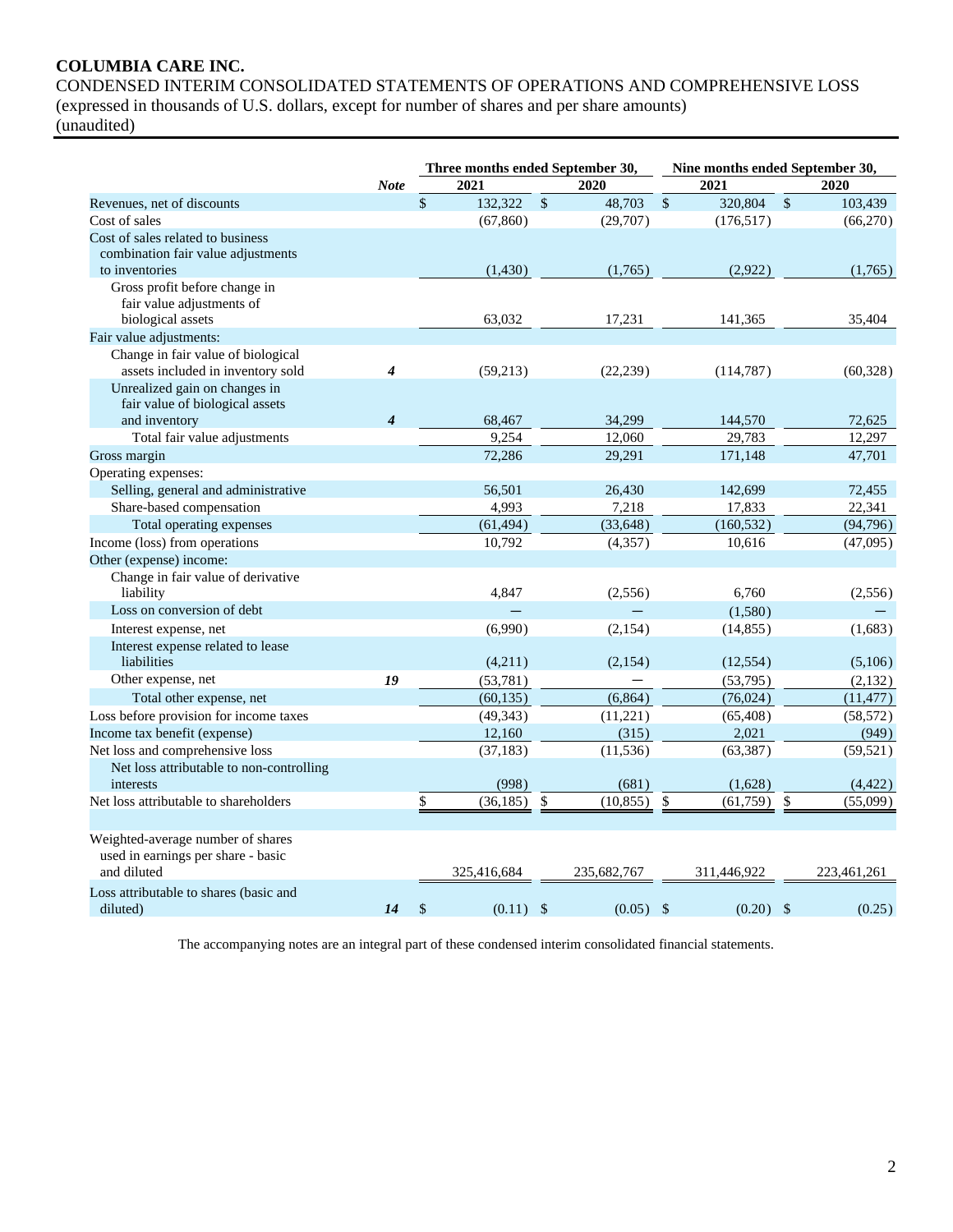# **COLUMBIA CARE INC.** CONDENSED INTERIM CONSOLIDATED STATEMENTS OF CHANGES IN EQUITY

(expressed in thousands of U.S. dollars, except for number of shares)

(unaudited)

|                                                                 | Common<br><b>Shares</b> | <b>Share Capital</b><br>Proportionate<br><b>Voting Shares</b> | Amount                   |     | <b>Reserves</b>                |               | <b>Deficit</b>           |              | <b>Total Columbia</b><br>Care Inc.<br>Shareholders'<br><b>Equity</b> |              | Non-<br>Controlling<br><b>Interest</b> |               | <b>Total</b><br>Shareholders'<br><b>Equity</b> |
|-----------------------------------------------------------------|-------------------------|---------------------------------------------------------------|--------------------------|-----|--------------------------------|---------------|--------------------------|--------------|----------------------------------------------------------------------|--------------|----------------------------------------|---------------|------------------------------------------------|
| <b>Balance as of December 31, 2019</b>                          | 117,176,201             | 99,352,980                                                    | \$<br>354,926            | \$  | 89,550                         | <sup>\$</sup> | (176,202)                | $\mathbf{s}$ | 268,274                                                              | \$           | (1, 342)                               | $\mathbf{\$}$ | 266,932                                        |
| Equity-based compensation <sup>(1)</sup>                        | 1,040,450               |                                                               | (10)                     |     | 22,341                         |               | $\qquad \qquad$          |              | 22,331                                                               |              | —                                      |               | 22,331                                         |
| Issuance of shares in connection with<br>acquisitions           | 32,955,987              |                                                               | 107,892                  |     |                                |               |                          |              | 107,892                                                              |              |                                        |               | 107,892                                        |
| Commitment to issue shares in connection with<br>acquisition    |                         |                                                               | 874                      |     |                                |               |                          |              | 874                                                                  |              |                                        |               | 874                                            |
| Cancellation of restricted stock awards                         |                         | (34,216)                                                      | $\qquad \qquad -$        |     |                                |               |                          |              |                                                                      |              |                                        |               |                                                |
| Warrants issued with debt                                       |                         |                                                               | $\qquad \qquad -$        |     | 3,404                          |               | $\qquad \qquad$          |              | 3,404                                                                |              | $\qquad \qquad$                        |               | 3,404                                          |
| Warrants exercised                                              | 2,192,298               |                                                               |                          |     | 388                            |               |                          |              | 388                                                                  |              |                                        |               | 388                                            |
| Sale of membership interests in subsidiary                      |                         |                                                               |                          |     | $\qquad \qquad$                |               |                          |              | —                                                                    |              | 5,509                                  |               | 5,509                                          |
| Non-controlling interest buyout                                 | 7,038,835               |                                                               | 15,500                   |     | $\qquad \qquad -$              |               | (14,824)                 |              | 676                                                                  |              | (1,676)                                |               | (1,000)                                        |
| Conversion of proportionate voting shares into<br>common shares | 59,003,984              | (59,003,984)                                                  |                          |     |                                |               |                          |              |                                                                      |              |                                        |               |                                                |
| Net loss                                                        |                         |                                                               |                          |     |                                |               | (55,099)                 |              | (55,099)                                                             |              | (4, 422)                               |               | (59.521)                                       |
| Balance as of September 30, 2020                                | 219,407,755             | 40,314,780                                                    | 479,182                  |     | 115,683                        |               | (246, 125)               | \$           | 348,740                                                              |              | (1,931)                                | S             | 346,809                                        |
| <b>Balance as of December 31, 2020</b>                          | 250,003,917             | 26,507,914                                                    | \$<br>533,735            | -\$ | 112,457                        | $\mathbf{A}$  | (304, 603)               | $\mathbf{s}$ | 341,589                                                              | $\mathbf{s}$ | (19,713)                               | $\mathbf{\$}$ | 321,876                                        |
| Equity-based compensation <sup>(1)</sup>                        | 5,295,327               |                                                               | 16,268                   |     | (3,221)                        |               |                          |              | 13,047                                                               |              |                                        |               | 13,047                                         |
| Issuance of shares, net                                         | 21,792,500              |                                                               | 133,151                  |     |                                |               |                          |              | 133.151                                                              |              | $\qquad \qquad -$                      |               | 133,151                                        |
| Non-controlling interest buyout                                 | 783,805                 |                                                               |                          |     | 1,959                          |               | $\qquad \qquad$          |              | 1,959                                                                |              | (1,959)                                |               |                                                |
| Issuance of shares in connection with<br>acquisitions           | 56,127,512              |                                                               | 194,679                  |     |                                |               |                          |              | 194,679                                                              |              |                                        |               | 194,679                                        |
| Conversion of convertible debt                                  | 4,550,139               | —                                                             | 23,919                   |     | $\qquad \qquad \longleftarrow$ |               | $\hspace{0.05cm}$        |              | 23,919                                                               |              | $\qquad \qquad$                        |               | 23,919                                         |
| Cancellation of restricted stock awards                         | (111.974)               | (342, 158)                                                    | $\overline{\phantom{m}}$ |     | $\overline{\phantom{0}}$       |               | $\overline{\phantom{0}}$ |              |                                                                      |              |                                        |               |                                                |
| Warrants exercised                                              | 813,943                 |                                                               | 1,901                    |     |                                |               |                          |              | 1,901                                                                |              |                                        |               | 1,901                                          |
| Conversion of proportionate voting shares into<br>common shares | 11,379,569              | (11, 379, 569)                                                |                          |     |                                |               |                          |              |                                                                      |              |                                        |               |                                                |
| Net loss                                                        |                         |                                                               |                          |     |                                |               | (61,759)                 |              | (61,759)                                                             |              | (1,628)                                |               | (63, 387)                                      |
| <b>Balance as of September 30, 2021</b>                         | 350,634,738             | 14,786,187                                                    | \$<br>903.653            | \$  | 111.195                        | \$            | (366, 362)               | $\mathbf{s}$ | 648,486                                                              | \$           | (23,300)                               | $\mathbf{\$}$ | 625,186                                        |

(1) The amounts are shown net of any shares withheld by the Company to satisfy certain tax withholdings in connection with vesting of equity-based awards.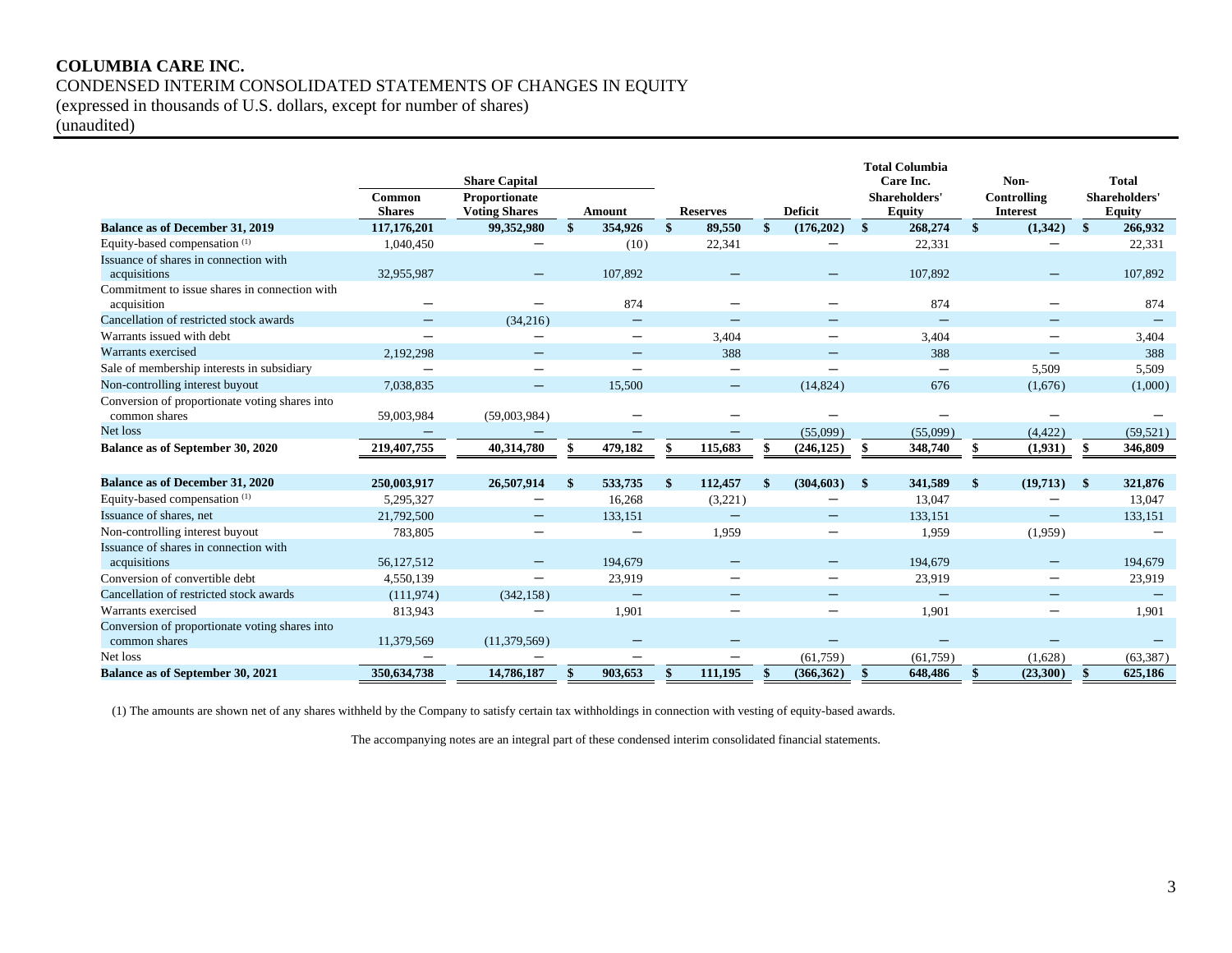# **COLUMBIA CARE INC.** CONDENSED INTERIM CONSOLIDATED STATEMENTS OF CASH FLOWS (expressed in thousands of U.S. dollars)

(unaudited)

|                                                                                              | Nine months ended September 30, |                   |           |  |
|----------------------------------------------------------------------------------------------|---------------------------------|-------------------|-----------|--|
|                                                                                              |                                 | 2021              | 2020      |  |
| <b>Cash flows from operating activities:</b>                                                 |                                 |                   |           |  |
| Net loss                                                                                     | \$                              | (63, 387)<br>- \$ | (59, 521) |  |
| Adjustments to reconcile net loss to net cash provided by (used in) operating<br>activities: |                                 |                   |           |  |
| Depreciation and amortization                                                                |                                 | 45,266            | 19,525    |  |
| Equity-based compensation                                                                    |                                 | 17,833            | 22,341    |  |
| Debt amortization expense                                                                    |                                 | 4,129             | 965       |  |
| Loss on conversion of Convertible Notes                                                      |                                 | 1,580             |           |  |
| Change in fair value of biological assets                                                    |                                 | (29, 783)         | (12, 297) |  |
| Change in fair value of derivative liability                                                 |                                 | (6,760)           | 2,556     |  |
| Impairment of disposal group                                                                 |                                 | 2,000             | 1,969     |  |
| Provision for obsolete inventory and other assets                                            |                                 | 2,284             | 1,327     |  |
| Deferred taxes                                                                               |                                 | (19,340)          | (2,311)   |  |
| Change in fair value of contingent consideration                                             |                                 | (23, 583)         |           |  |
| Other                                                                                        |                                 | 249               | 163       |  |
| Changes in operating assets and liabilities                                                  |                                 |                   |           |  |
| Accounts receivable                                                                          |                                 | (645)             | (1,317)   |  |
| <b>Biological</b> assets                                                                     |                                 | 2,789             | 8,564     |  |
| Inventory                                                                                    |                                 | (17, 493)         | (21, 406) |  |
| Prepaid expenses and other current assets                                                    |                                 | 5,316             | 496       |  |
| Other assets                                                                                 |                                 | 2,757             | (36,958)  |  |
| Accounts payable, accrued expenses and other current liabilities                             |                                 | 57,836            | (7, 855)  |  |
| Income taxes payable                                                                         |                                 | 27,514            | 12,826    |  |
| Other long-term liabilities                                                                  |                                 | (4,273)           | 35,306    |  |
| Net cash provided by (used in) operating activities                                          |                                 | 4,289             | (35,627)  |  |
| Cash flows from investing activities:                                                        |                                 |                   |           |  |
| Purchases of property and equipment                                                          |                                 | (72, 323)         | (39,708)  |  |
| Cash paid for other assets                                                                   |                                 | (15,770)          |           |  |
| Cash paid for acquisitions, net of cash acquired                                             |                                 | (33,744)          | 3,003     |  |
| Cash for loan under CannAscend and Corsa Verde agreements                                    |                                 | (672)             | (317)     |  |
| Cash paid (received) for deposits, net                                                       |                                 | (2,880)           | 728       |  |
| Proceeds from sale and leaseback                                                             |                                 |                   | 12,385    |  |
| Net cash used in investing activities                                                        |                                 | (125, 389)        | (23,909)  |  |
|                                                                                              |                                 |                   |           |  |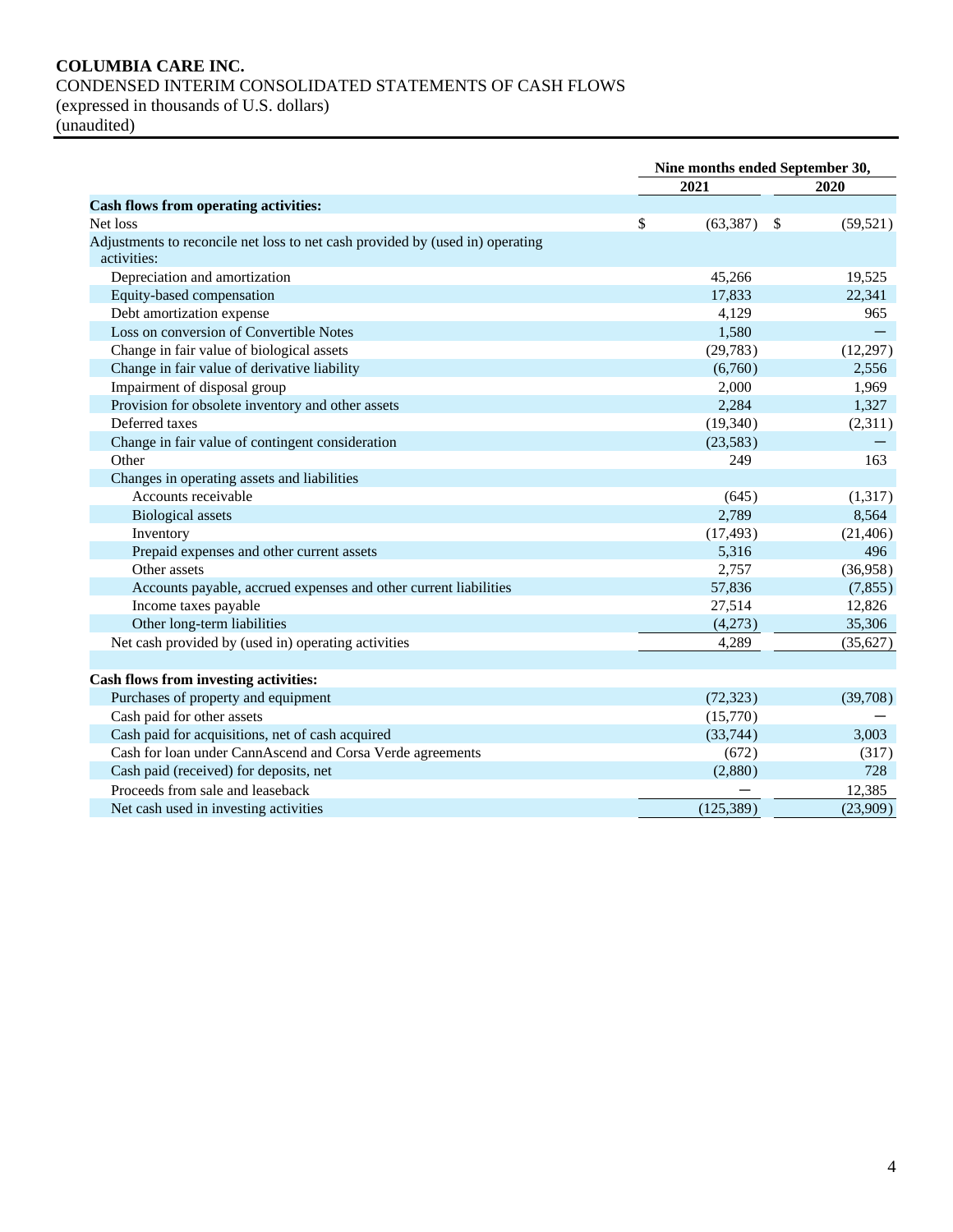# **COLUMBIA CARE INC.** CONDENSED INTERIM CONSOLIDATED STATEMENTS OF CASH FLOWS (CONTINUED)

(expressed in thousands of U.S. dollars)

(unaudited)

|                                                                                   | Nine months ended September 30, |           |                   |         |  |
|-----------------------------------------------------------------------------------|---------------------------------|-----------|-------------------|---------|--|
|                                                                                   |                                 | 2021      |                   | 2020    |  |
| <b>Cash flows from financing activities:</b>                                      |                                 |           |                   |         |  |
| Net proceeds from issuance of common shares                                       |                                 | 133,559   |                   |         |  |
| Equity issuance costs                                                             |                                 | (408)     |                   |         |  |
| Net proceeds from issuance of debt                                                |                                 | 71,520    |                   | 55,078  |  |
| Debt issuance costs                                                               |                                 | (210)     |                   |         |  |
| Payment of lease liabilities                                                      |                                 | (15, 106) |                   | (5,751) |  |
| Exercise of warrants                                                              |                                 | 1,901     |                   | 388     |  |
| Repayment of debt                                                                 |                                 | (9,550)   |                   |         |  |
| Taxes paid on equity-based compensation                                           |                                 | (4,786)   |                   |         |  |
| Sale of membership interest in subsidiary                                         |                                 |           |                   | 5,509   |  |
| Repurchase of common shares                                                       |                                 |           |                   | (10)    |  |
| Purchase of non-controlling interest                                              |                                 |           |                   | (1,000) |  |
| Net cash provided by financing activities                                         |                                 | 176,920   |                   | 54,214  |  |
| Net increase (decrease) in cash                                                   |                                 | 55,820    |                   | (5,322) |  |
| Cash at beginning of the period                                                   |                                 | 61,111    |                   | 47,464  |  |
| Cash at end of period                                                             | \$                              | 116,931   | \$                | 42,142  |  |
|                                                                                   |                                 |           |                   |         |  |
| Supplemental disclosure of cash flow information:                                 |                                 |           |                   |         |  |
| Cash paid for interest on lease obligations                                       | $\$\,$                          | 12,158    | \$                | 5,106   |  |
| Cash paid for interest on other obligations                                       | \$                              | 7,667     | \$                | 482     |  |
| Cash paid for income taxes                                                        | \$                              | 10,379    | \$                | 1,709   |  |
|                                                                                   |                                 |           |                   |         |  |
| Supplemental disclosure of non-cash investing and financing activities:           |                                 |           |                   |         |  |
| Lease liabilities arising from the recognition of right-of-use assets             | \$                              | 56,825    | \$                | 35,320  |  |
| Non-cash fixed asset additions within accounts payable and accrued expenses       | $\$\,$                          | 18,242    | $\boldsymbol{\$}$ | 2,258   |  |
| Issuance of warrants                                                              | \$                              |           | \$                | 3,404   |  |
| Debt incurred issued in connection with acquisition of property, plant and        |                                 |           |                   |         |  |
| equipment                                                                         | \$                              | 7,000     | \$                |         |  |
| Shares issued in connection with acquisition of other assets                      | \$                              | 13,359    | \$                |         |  |
| Shares issued in connection with acquisition of property and equipment            | \$                              | 228       | \$                |         |  |
| Short-term obligation assumed in connection with acquisition of other assets      | \$                              | 12,500    | \$                |         |  |
| Shares issued in connection with conversion of Convertible Notes into equity, net | \$                              | 23,919    | \$                |         |  |
| Extinguishment of derivative liability upon conversion of Convertible Notes       |                                 |           |                   |         |  |
| into equity                                                                       | \$                              | 12,127    | \$                |         |  |
| Derivative liability recognized upon issuance of convertible debt                 | \$                              | 15,099    | \$                | 5,364   |  |
| Shares issued in connection with business acquisitions                            | \$                              | 132,201   | \$                | 108,766 |  |
| Shares issued in connection with satisfaction of contingent consideration         | \$                              | 48,893    | \$                | 26,445  |  |
| Note payable, net of discount, issued in connection with acquisition              | \$                              | 8,062     | \$                | 8,170   |  |
| Conversion of promissory note into shares in connection with business acquisition | \$                              | 1,500     | $\$$              |         |  |
| Intercompany note receivable with TGS assumed in connection with acquisition      | \$                              |           | \$                | 16,855  |  |
| Buyout of non-controlling interest by issuance of shares                          | \$                              | 1,959     | \$                |         |  |
| Contingent consideration incurred in connection with acquisition                  | \$                              | 125,230   | \$                |         |  |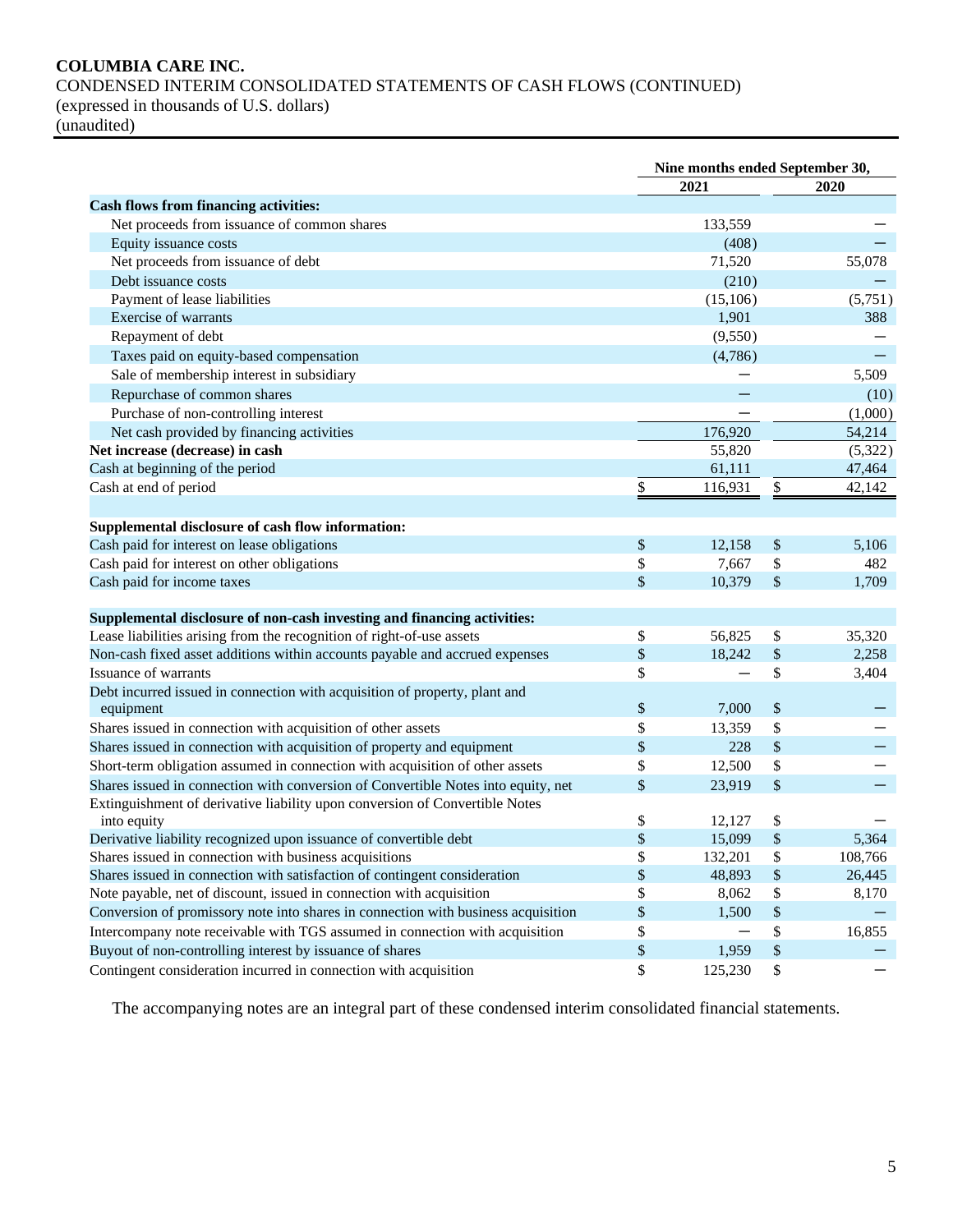# **1. OPERATIONS OF THE COMPANY**

Columbia Care Inc. ("the Company" or "the Parent") was incorporated under the laws of the Province of Ontario on August 13, 2018. The Company's principal mission is to improve lives by providing cannabis-based health and wellness solutions and derivative products to qualified patients and consumers. The Company's head office and principal address is 680 Fifth Ave. 24<sup>th</sup> Floor, New York, New York 10019. The Company's registered and records office address is 666 Burrard St #1700, Vancouver, British Columbia V6C 2X8.

On April 26, 2019, the Company completed a reverse takeover ("RTO") transaction and private placement. Following the RTO, the Company's Common Shares were listed on the Aequitas NEO exchange, trading under the symbol "CCHW". As of the time of this report, the Company's Common Shares are also listed on the Canadian Securities Exchange under the symbol "CCHW", the OTCQX Best Market under the symbol "CCHWF" and on the Frankfurt Stock Exchange under the symbol "3LP".

In March 2020, the World Health Organization declared coronavirus COVID-19 a global pandemic. The outbreak of this contagious disease, along with the related adverse public health developments, have negatively affected workforces, economies and financial markets on a global scale. The Company incurred lower revenues, and additional expenditures related to COVID-19 during the first half of 2020. During the first half of 2020, the Company's operations in Massachusetts were affected by a temporary shutdown of adult-use operations and in Illinois and California by rules related to social distancing and limiting the Company's retail operations to curb-side pick-up. The Company's operating results, with the exception of our California market, were not materially impacted during the first nine months of 2021. Currently, the Company is closely monitoring the impact of the pandemic on all aspects of its business, and it is not possible for the Company to predict the duration or magnitude of the adverse results of the outbreak and its effects on the Company's business or results of operations.

The Company is subject to risks common in the life sciences and consumer products industries including, but not limited to, compliance with government regulations, regulatory approvals, competitive markets, new technological innovations, protection of proprietary technology, dependence on key personnel, uncertainty of market acceptance and the need to obtain additional financing.

While cannabis and CBD-infused products are legal under the laws of many U.S. states (with varying restrictions applicable), the United States Federal Controlled Substances Act classifies all "marijuana" as a Schedule I drug, whether for medical or recreational use. Under U.S. federal law, a Schedule I drug or substance has a high potential for abuse, no accepted medical use in the United States, and a lack of safety for use under medical supervision.

In recent years, a temporary federal legislative enactment that prohibits the Department of Justice from expending appropriated funds to enforce federal laws that interfere with a state's implementation of its own medical marijuana laws has been included in multiple Appropriations laws that have passed Congress. This so-called budget rider is known as the Rohrbacher-Farr Amendment. The Rohrbacher-Farr Amendment has been included in successive appropriations legislation or resolutions since 2015. The Rohrbacher-Farr Amendment was extended most recently in the Omnibus Appropriations Act of 2021, which funds the agencies of the federal government through September 30, 2021, as amended by a stopgap spending measure extending the Act through December 3, 2021. Notably, the Rohrbacher-Farr Amendment has applied only to medical marijuana programs and has not provided the same protections to enforcement against adult-use activities.

These condensed interim consolidated financial statements have been prepared in accordance with International Financial Reporting Standards ("IFRS").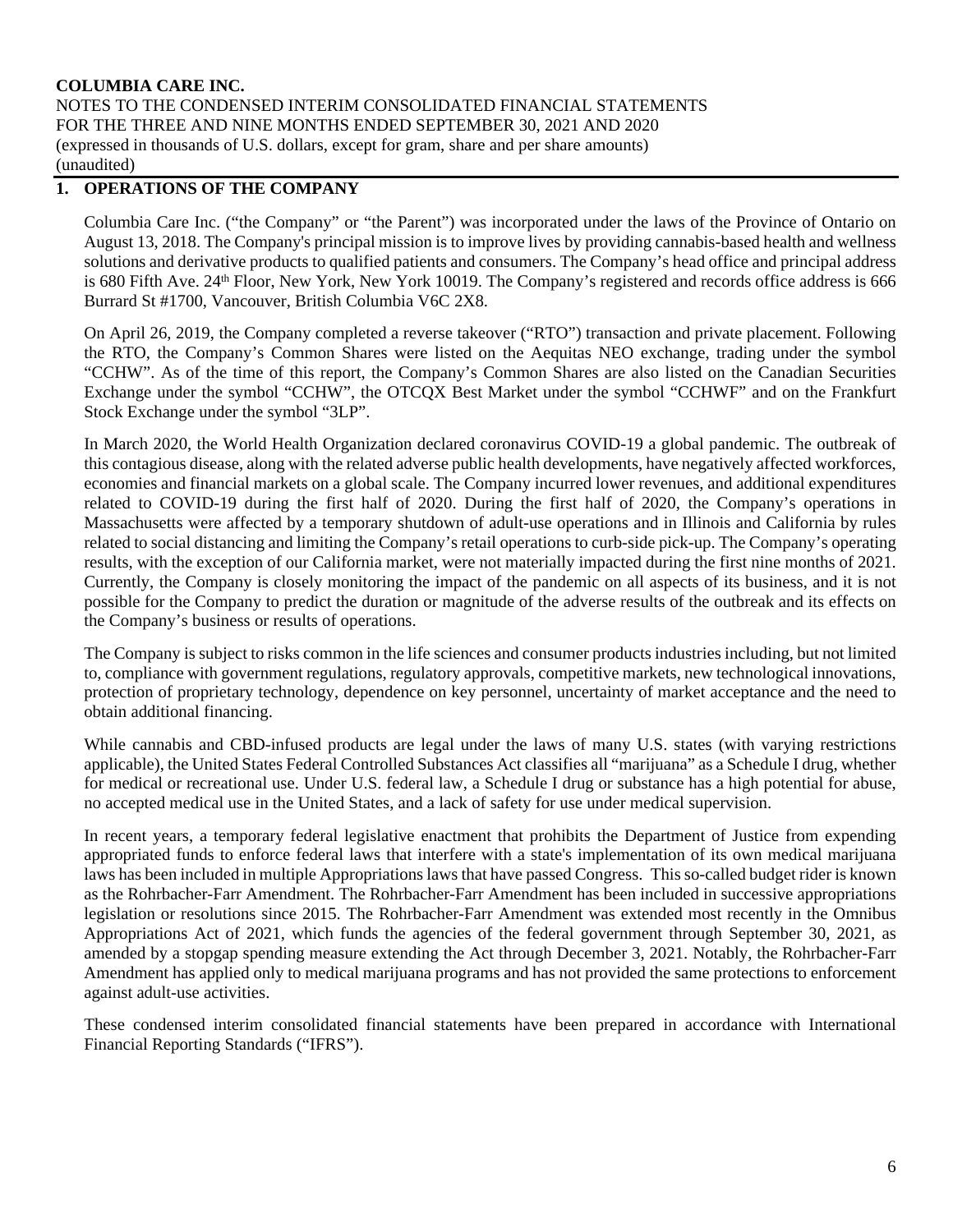# **2. SUMMARY OF SIGNIFICANT ACCOUNTING POLICIES**

# *Basis of preparation*

These condensed interim consolidated financial statements have been prepared in accordance with International Accounting Standards ("IAS") 34, Interim Financial Reporting, as issued by the International Accounting Standards Board ("IASB") and should be read in conjunction with the Company's audited consolidated financial statements as of and for the year ended December 31, 2020. These condensed interim consolidated financial statements do not include all disclosures required for a complete set of IFRS financial statements. The accounting policies adopted in the preparation of the interim condensed consolidated financial statements are consistent with those followed in the preparation of the annual audited consolidated financial statements for the year ended December 31, 2020. However, selected explanatory notes are included to explain events and transactions deemed significant to provide an understanding of the changes in the Company's financial position and performance since its most recent annual audited consolidated financial statements. These financial statements are presented in U.S. dollars. The Canadian dollar serves as the functional currency of the Company and the Company's subsidiaries all use the U.S. dollar as their functional currency.

These condensed interim consolidated financial statements were approved and authorized by the board of directors of the Company on November 9, 2021.

# *Significant Accounting Judgments, Estimates and Assumptions*

The preparation of the Company's condensed interim consolidated financial statements requires management to make judgments, estimates and assumptions that affect the application of policies and reported amounts of assets and liabilities, and revenue and expenses. Actual results may differ from these estimates. The estimates and underlying assumptions are reviewed on an ongoing basis. Revisions to accounting estimates are recognized in the period in which the estimate is revised if the revision affects only that period or in the period of the revision and future periods if the revision affects both current and future periods. The significant judgments made by management in applying the Company's accounting policies and the key sources of estimation uncertainty were consistent with those described in the Company's most recent annual audited consolidated financial statements and adjusted for significant changes in the current reporting period indicated below and throughout the condensed interim consolidated financial statements.

# *Loss on conversion of Convertible Debt*

Under the terms of the Company's Convertible Debt, the Company is permitted to offer additional incentives to the convertible debtholders as an inducement to convert their convertible debt into common shares. The additional incentive offered to the convertible debt holders is accounted for by the Company by recognizing a loss on conversion equal to the fair value of additional shares that were issued as a result of the incentive program. The difference between the net book value of the debt that is converted, and the inducement loss is credited to equity. The reduction in the derivative liability relating to the embedded conversion feature within the Convertible Debt is also credited to equity.

# *Accounting for Real Estate Asset Acquisitions*

The Company's real estate acquisitions are generally accounted for as asset acquisitions as substantially all of the fair value of the gross assets acquired is concentrated in a single identifiable asset or group of similar identifiable assets. The Company records the cost of assets acquired based on the cost of the acquisition, which is the consideration the transferred to the seller(s) and generally includes direct transaction costs related to the acquisition.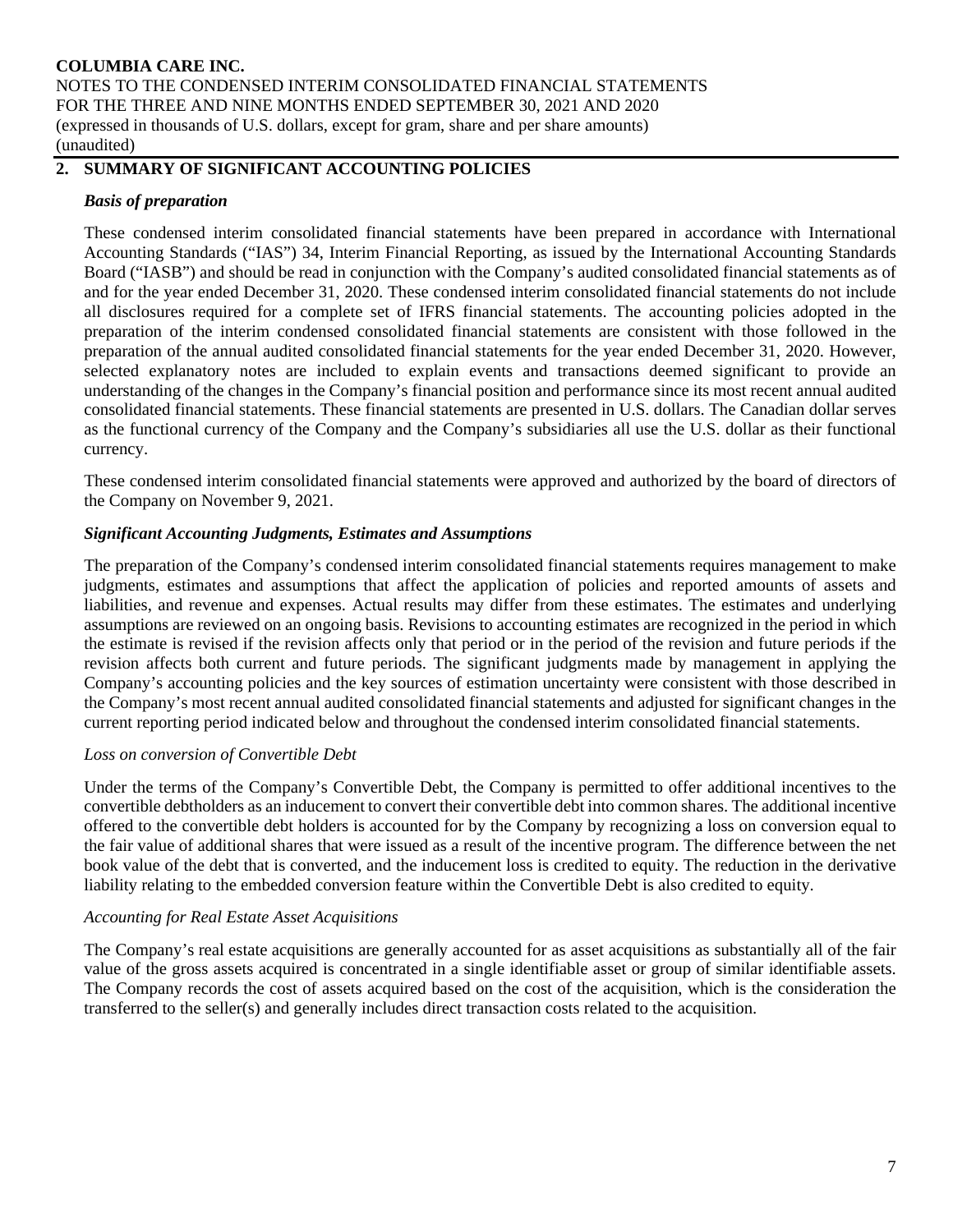# **3. INVENTORY**

Details of the Company's inventory are shown in the table below:

|                                                     | Capitalized  |        | <b>Biological asset</b> |        |     | <b>Carrying</b> |
|-----------------------------------------------------|--------------|--------|-------------------------|--------|-----|-----------------|
|                                                     |              | cost   | fair value adjustment   |        |     | amount          |
| Work-in-process - cannabis in cures and final vault | S            | 28,205 |                         | 60,509 | \$. | 88,714          |
| Finished goods - dried cannabis, concentrate and    |              |        |                         |        |     |                 |
| edible products                                     |              | 22,358 |                         |        |     | 22,358          |
| Accessories and supplies                            |              | 477    |                         |        |     | 477             |
| <b>Carrying amount, December 31, 2020</b>           |              | 51,040 |                         | 60,509 |     | 111,549         |
|                                                     |              |        |                         |        |     |                 |
| Work-in-process - cannabis in cures and final vault | <sup>S</sup> | 50,542 | - \$                    | 53,144 | \$  | 103,686         |
| Finished goods - dried cannabis, concentrate and    |              |        |                         |        |     |                 |
| edible products                                     |              | 32,206 |                         | 33,863 |     | 66,069          |
| Accessories and supplies                            |              | 691    |                         |        |     | 691             |
| <b>Carrying amount, September 30, 2021</b>          |              | 83,439 |                         | 87,007 |     | 170,446         |

Inventories consist of the capitalized inventory costs and the fair value adjustment on biological assets. The capitalized cost component of inventories represents the amount of cost before any fair value adjustments transferred to inventory through unrealized fair value gains recognized on the transformation of biological assets. The biological asset fair value adjustment is exclusive of any cash outlays and represents the non-cash fair value incremental adjustment arising from the transformation of biological assets transferred to inventory as deemed cost. Together, the capitalized cost and the incremental biological asset fair value adjustments comprise the total carrying amount of inventory.

# **4. BIOLOGICAL ASSETS**

Biological assets consist of actively growing cannabis plants expected to be harvested as agricultural produce. The changes in the carrying amount of the biological assets are shown in the table below:

| Carrying amount, December 31, 2019                                        | \$<br>13,079 |
|---------------------------------------------------------------------------|--------------|
| Changes in fair value less costs to sell due to biological transformation | 72,625       |
| Production costs capitalized                                              | 14,920       |
| Assets obtained in business acquisitions                                  | 14,912       |
| Transferred to inventory upon harvest                                     | (83, 812)    |
| Carrying amount, September 30, 2020                                       | \$<br>31,724 |
|                                                                           |              |
| Carrying amount, December 31, 2020                                        | \$<br>18,752 |
| Changes in fair value less costs to sell due to biological transformation | 144,570      |
| Production costs capitalized                                              | 5,853        |
| Assets obtained in business acquisitions                                  | 13,916       |
| Transferred to inventory upon harvest                                     | (123, 429)   |
| <b>Carrying amount, September 30, 2021</b>                                | 59,662       |

The Company's biological assets consist of unharvested cannabis plants and are presented at their fair values less costs to sell up to the point of harvest. The valuation of these biological assets is obtained using a specific valuation technique where the inputs are based upon unobservable market data (Level 3 in the fair value hierarchy).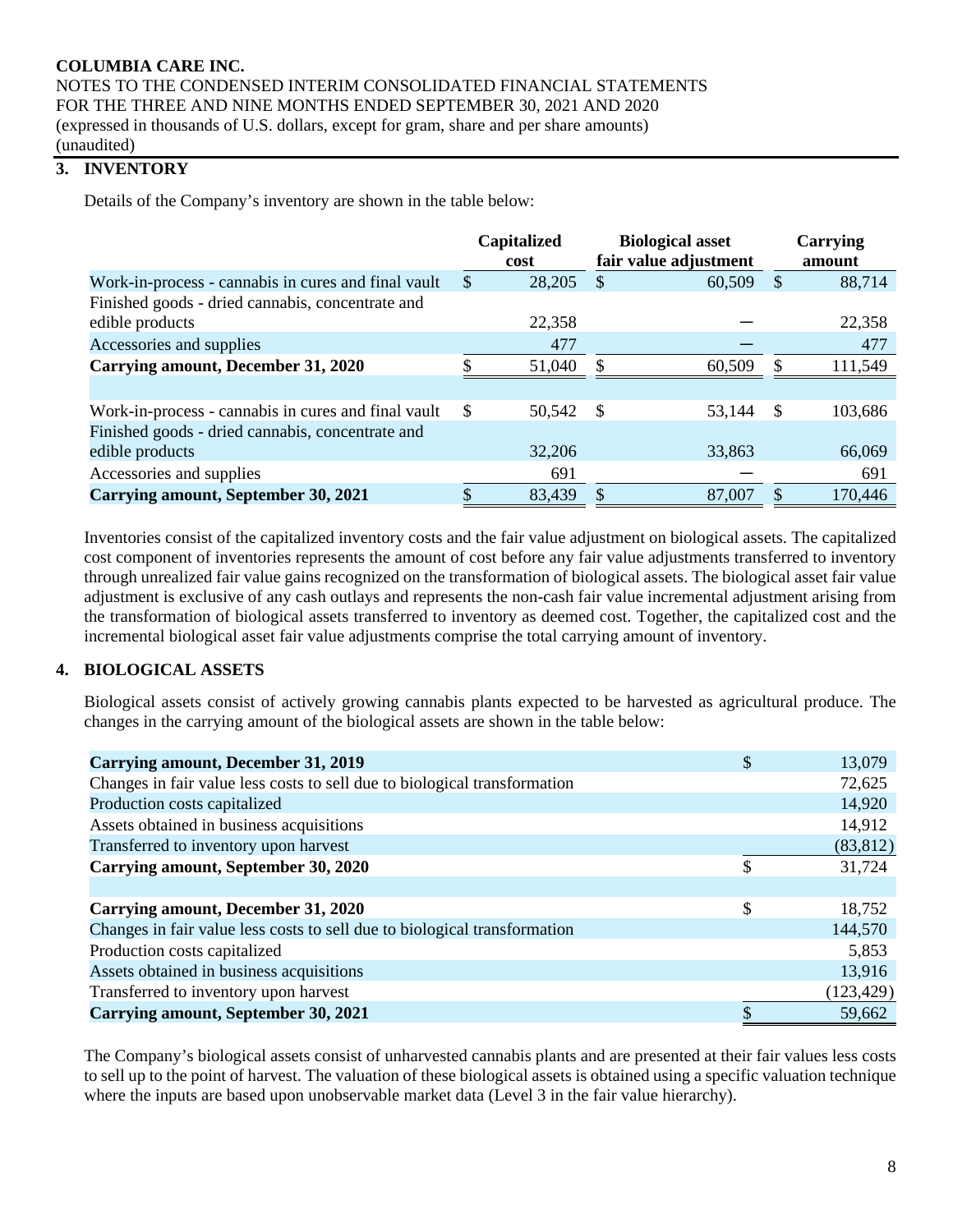The valuation of biological assets is based on a market approach where fair value at the point of harvest is estimated based on future selling prices less the costs to sell at harvest. For in-process biological assets, the estimated fair value at the point of harvest is adjusted based on the plants' stage of growth, which is determined by reference to days remaining to harvest over the average growth cycle.

The Company's estimates are subject to changes that could result from volatility of market prices, unanticipated regulatory changes, harvest yields, loss of crops, changes in estimates and other uncontrollable factors that could significantly affect the future fair value of biological assets.

These estimates include the following assumptions:

- i. Selling prices per gram were determined by estimating the Company's average selling price for each respective period. The Company's average selling price for the nine months ended September 30, 2021 and 2020 was \$4.09 and \$8.56 per gram, respectively.
- ii. The stage of plant growth at which point of harvest is determined. As of September 30, 2021 and December 31, 2020, the biological assets were on average 60% and 54% completed, respectively.
- iii. Selling and other fulfillment costs were determined by estimating the Company's average cost per gram, which was \$0.53 and \$2.72 per gram and equivalent gram of cannabis sold for the nine months ended September 30, 2021 and 2020, respectively.
- iv. Expected yield per plant varies by strain and is estimated through historical growing results or grower estimate if historical results are not available. The Company's average dry yield per plant for the nine months ended September 30, 2021 and 2020 was 169 and 178 grams per plant, respectively.

Significant unobservable assumptions used in the valuation of biological assets, including the sensitivities on changes in these assumptions and their effect on the fair value of biological assets, are shown in the table below:

|                                                    | Range of inputs as on              |                               | <b>Effect on fair value</b>      |    |                    |               |                          |
|----------------------------------------------------|------------------------------------|-------------------------------|----------------------------------|----|--------------------|---------------|--------------------------|
| <b>Significant</b><br>assumptions                  | September 30, 2021                 | December 31, 2020             | <b>Sensitivity</b>               |    | September 30, 2021 |               | <b>December 31, 2020</b> |
| Selling price per gram                             | \$1.40 to \$16.40 per<br>gram      | \$1.59 to \$11.25 per<br>gram | Increase by \$1.00<br>per gram   | Ф  | 19.153             | -\$           | 6,435                    |
| Stage of growth                                    | 46% to 64%                         | 26% to 59%                    | Increase by 5%                   | \$ | 5.071              | <sup>\$</sup> | 1,768                    |
| Selling and other<br>fulfillment costs per<br>gram | \$0 to \$2.17 per gram             | \$0 to \$4.91 per gram        | Increase by \$1.00<br>per gram   | \$ | $(19,153)$ \$      |               | (6, 436)                 |
| Expected dry yield per<br>plant                    | 57.50 to 241.28 grams<br>per plant | 46 to 220 grams per<br>plant  | Increase by 5<br>grams per plant | \$ | 1.683              | -S            | 804                      |

The Company's estimates are subject to change and differences from the anticipated yield will be recognized as gain or loss on biological assets in future periods.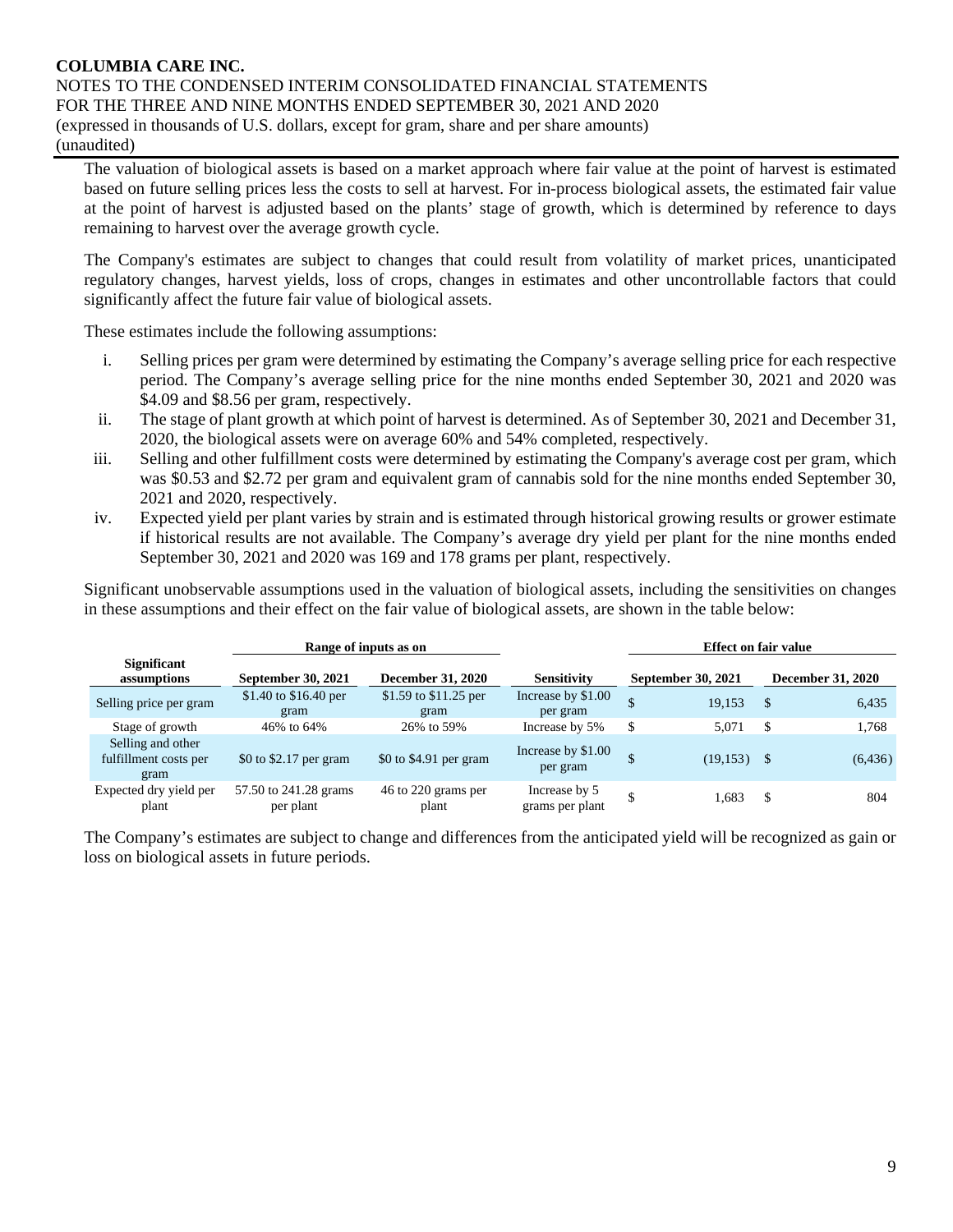# **5. CURRENT AND LONG-TERM DEBT**

Current and long-term obligations, net, are shown in the table below:

|                                               | <b>September 30, 2021</b> |   | <b>December 31, 2020</b> |
|-----------------------------------------------|---------------------------|---|--------------------------|
| Term debt                                     | \$<br>69,965              | S | 69,965                   |
| Acquisition related term debt (Note 6)        | 3,339                     |   |                          |
| Convertible debt                              | 80,100                    |   | 18,760                   |
| Acquisition related promissory notes (Note 6) | 5,250                     |   | 8,776                    |
| Project Cannabis real estate notes (Note 6)   | 7,000                     |   |                          |
|                                               | 165,654                   |   | 97,501                   |
| Unamortized debt discount                     | (20, 830)                 |   | (10,500)                 |
| Unamortized debt premium                      | 397                       |   | 607                      |
| Unamortized deferred financing costs          | (5,210)                   |   | (3,079)                  |
| Total debt                                    | 140,011                   |   | 84,529                   |
| Less current portion, net                     | (1,903)                   |   | (8, 439)                 |
| Long-term portion                             | 138,108                   | S | 76,090                   |

The following table summarizes the scheduled principal payments on the Company's outstanding indebtedness as of September 30, 2021:

|                              |                          |      |             |              | <b>Closing</b>    |    | <b>Project</b>       |  | <b>Acquisition</b> |  |              |
|------------------------------|--------------------------|------|-------------|--------------|-------------------|----|----------------------|--|--------------------|--|--------------|
|                              | Term                     |      | Convertible |              | <b>Promissory</b> |    | <b>Cannabis real</b> |  | related term       |  |              |
| <b>Year ending</b>           | debt                     | debt |             | <b>Notes</b> |                   |    | estate notes         |  | debt               |  | <b>Total</b> |
| Due in Year 1                | $\overline{\phantom{0}}$ |      | $-$ \$      |              | 1,875             | -8 | $-$ \$               |  | 99                 |  | 1,974        |
| Due in Years 2-5             | 69,965                   |      | 80.100      |              | 3,375             |    | 7.000                |  | 3,240              |  | 163,680      |
| Due in $5+$ Years            |                          |      |             |              |                   |    |                      |  |                    |  |              |
| Total future debt maturities | 69,965                   |      | 80,100      |              | 5,250             |    | 7,000                |  | 3.339              |  | \$165,654    |

The Company was in compliance with all financial covenants and was not in default of any provisions under any of its debt arrangements as of September 30, 2021.

# *Convertible Debt*

In April 2021, the Company offered an incentive program to the holders of the Convertible Notes, pursuant to which, the Company would issue to each noteholder that surrendered its Convertible Notes for conversion on or before May 28, 2021, 20 Common Shares of the Company on a private placement basis for each US\$1,000 aggregate principal amount of Convertible Notes surrendered for conversion. Pursuant to this incentive program, 4,550,139 shares were issued upon of conversion of \$13,160 of Convertible Notes.

These conversions resulted in recognition of a loss on conversion of \$1,580, write down of derivative liability, debt discount and debt amortization of \$12,127, \$2,855 and \$93, respectively and a corresponding credit to paid in capital of \$23,919. Convertible note holders of \$5,600 of the convertible debt issued in 2020 did not convert their debt into Common Shares and as of September 30, 2021, \$5,600 of the convertible debt issued in 2020 was still outstanding.

# *2025 Convertible Debt*

On June 29, 2021, the Company completed an offering of 6.00% Secured Convertible Notes Due 2025 ("2025 Convertible Notes") for an aggregate principal amount of \$74,500.

The 2025 Convertible Notes are senior secured obligations of the Company and will accrue interest payable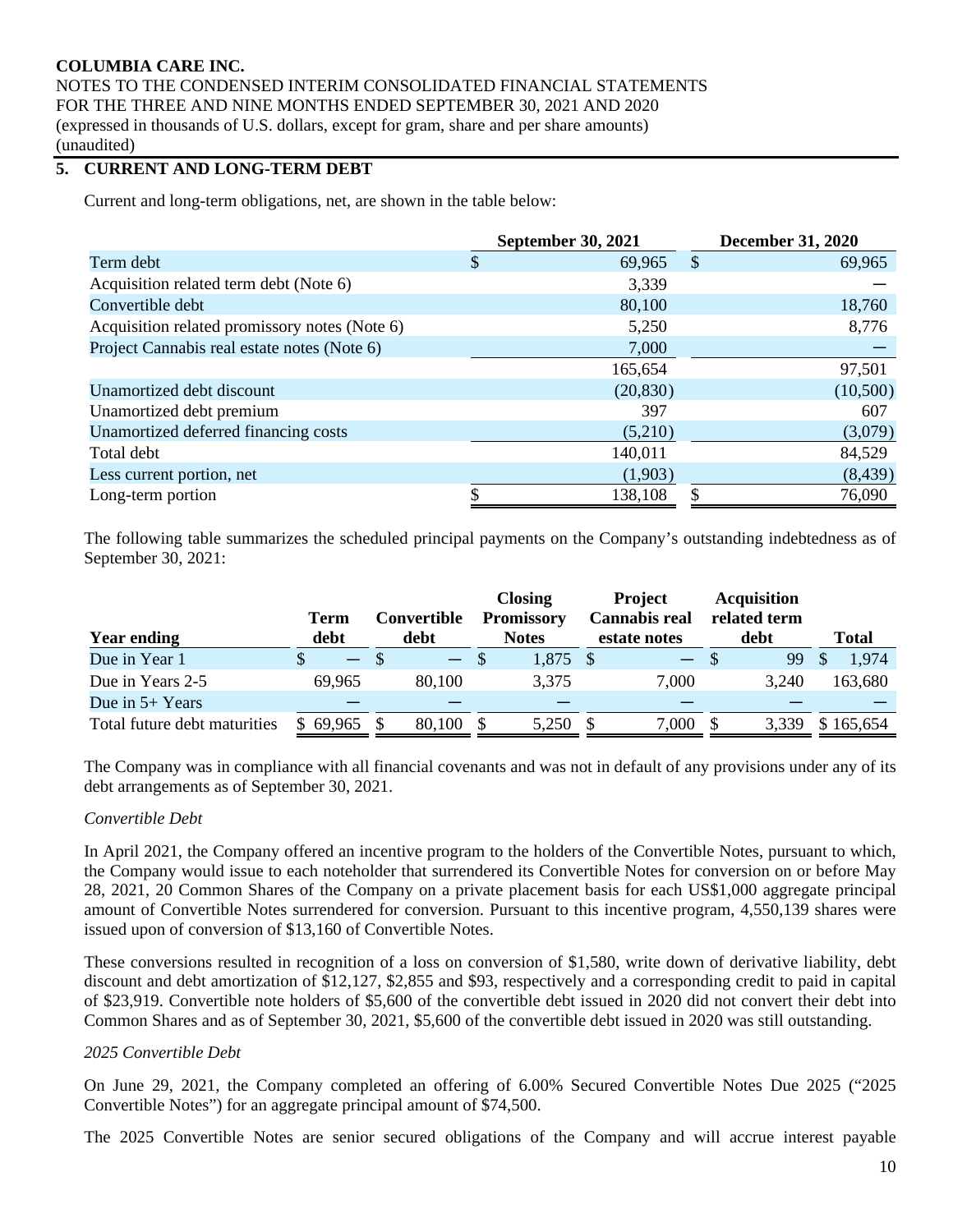semiannually in arrears and mature on June 29, 2025, unless earlier converted, redeemed or repurchased. The 2025 Convertible Notes shall be convertible, at the option of the holder, from the date of issuance until the date that is 10 days prior to their maturity date into common shares of the Company at a conversion price equal to US\$6.49, payable on the business day prior to the date of conversion, adjusted downwards for any cash dividends paid to holders of Common Shares and other customary adjustments. The Company may redeem the Notes at par, in whole or in part, on or after June 29, 2023, if the volume weighted average price of the Common Shares trading on the Canadian Stock Exchange or the NEO Exchange for 15 of the 30 trading days immediately preceding the day on which the Company exercises its redemption right, exceeds 120% of the conversion price of the Notes at a Redemption Price equal to 100% of the principal amount of the 2025 Convertible Notes redeemed, plus accrued but unpaid interest, if any, up to but excluding the Redemption Date.

The 2025 Convertible Notes require interest-only payments until June 29, 2025, at a rate of 6.0% per annum, payable semi-annually in June and December and commencing in December 2021. The 2025 Convertible Notes are due in full on June 29, 2025. The Company incurred financing costs of \$3,190 in connection with the 2025 Convertible Notes.

The principal amount of the 2025 Convertible Notes and the conversion price are denominated in U.S. dollars. As the functional currency of the Company is Canadian dollars, the amount of the liability to be settled depends on the applicable foreign exchange rate on the date of settlement. The 2025 Convertible Notes therefore represent an obligation to issue a fixed number of shares for a variable amount of liability. Due to this conversion feature within the 2025 Convertible Notes, the Company is unable to obtain an exception from derivative accounting. Accordingly, this conversion feature was accounted for as an embedded derivative liability and measured at fair value of \$15,099 on the date of issuance of debt with a corresponding debt discount, reflected as a reduction to the carrying value of the Convertible Notes. The Company fair values the derivative liability at each balance sheet date. Changes in fair value of the embedded derivative are recognized in the condensed interim consolidated statements of operations and comprehensive loss. The debt discount is amortized over the term of the Convertible Notes.

# *Embedded derivative in Convertible Debt and 2025 Convertible Debt*

The fair value of the embedded derivative was calculated on the date of issuance of the Convertible Notes using the Monte Carlo simulation model with the following assumptions:

| <b>Expected volatility</b> | 65.00%   |
|----------------------------|----------|
| Expected term (years)      | 4.00     |
| Expected dividends         | $0.00\%$ |
| Risk-free interest rate    | 0.79%    |

During the three months ended September 30, 2021 and 2020, other income (loss) of \$4,847 and \$2,556, respectively was recognized in the condensed interim consolidated statement of operations and comprehensive loss due to the change in fair value of the derivative. During the nine months ended September 30, 2021 and 2020, other income (loss) of \$6,760 and \$2,556, respectively was recognized in the condensed interim consolidated statement of operations and comprehensive loss due to the change in fair value of the derivative.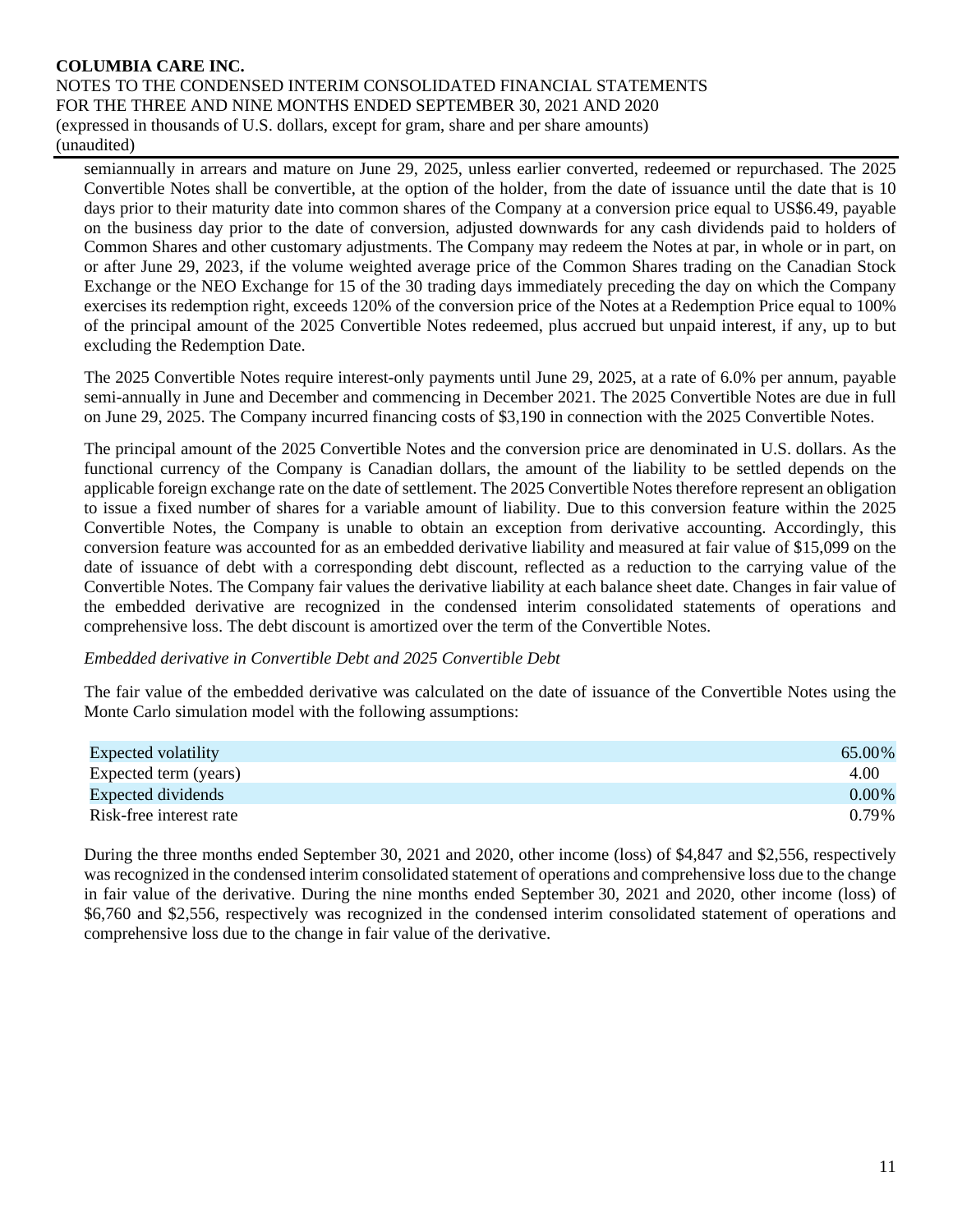#### *Interest and amortization expense*

Total interest and amortization expense on the Company's debt obligations during the three and nine months ended September 30, 2021 and 2020 are as follows:

|                                  |                       |       | Three months ended           | Nine months ended |                       |       |                              |  |  |
|----------------------------------|-----------------------|-------|------------------------------|-------------------|-----------------------|-------|------------------------------|--|--|
|                                  | September 30,<br>2021 |       | September 30,<br><b>2020</b> |                   | September 30,<br>2021 |       | September 30,<br><b>2020</b> |  |  |
| Interest expense on debt         | S                     | 5,233 | -S                           | 1,720             | 11,130<br>-S          | - S   | 2,808                        |  |  |
| Amortization of debt discount    |                       | 1,351 |                              | 686               | 3,373                 |       | 789                          |  |  |
| Amortization of debt premium     |                       | (70)  |                              |                   |                       | (210) |                              |  |  |
| Amortization of debt issuance    |                       |       |                              |                   |                       |       |                              |  |  |
| costs                            |                       | 371   |                              | 155               |                       | 966   | 176                          |  |  |
| Other interest (expense) income, |                       |       |                              |                   |                       |       |                              |  |  |
| net                              |                       | 105   |                              | (407)             |                       | (404) | (2,090)                      |  |  |
| <b>Total interest expense</b>    |                       | 6,990 |                              | 2,154             | 14,855                |       | 1,683                        |  |  |

# **6. ACQUISITIONS**

#### *Green Leaf Medical LLC*

On June 11, 2021, the Company acquired (the "Green Leaf Transaction") a 100% ownership interest in Green Leaf Medical, LLC ("Green Leaf"). On July 7, 2021, the Company acquired ("the Green Leaf-Ohio Transaction") a residual 49% ownership interest (constituting 949,379 Common Shares) in Green Leaf Medical of Ohio II, LLC ("Green Leaf-Ohio").

Green Leaf was formed in April 2014 for the purpose of selling medicinal and recreational cannabis products in the states of Maryland, Pennsylvania, Ohio, and Virginia. Green Leaf owns and operates vertically integrated cultivation facilities, manufacturing facilities and retail dispensaries in the states of Maryland, Pennsylvania, Ohio, and Virginia. The Company executed the Green Leaf Transaction in order to continue to grow revenues; expand its cultivation facilities, manufacturing facilities and dispensaries; and enter, or expand in the Maryland, Pennsylvania, Ohio, and Virginia markets.

The following table summarizes the fair value of total consideration transferred and the fair value of each major class of consideration for Green Leaf:

| <b>Consideration transferred</b>                                |   |          |
|-----------------------------------------------------------------|---|----------|
| Cash consideration                                              | S | 62.796   |
| Less working capital adjustment                                 |   | (2,011)  |
| Closing shares                                                  |   | 125,729  |
| Milestone shares after closing (contingent consideration)       |   | 125,230  |
| Total unadjusted purchase price                                 |   | 311,744  |
| Less: Cash and cash equivalents acquired                        |   | (30,779) |
| Total purchase price, net of cash and cash equivalents acquired |   | 280,965  |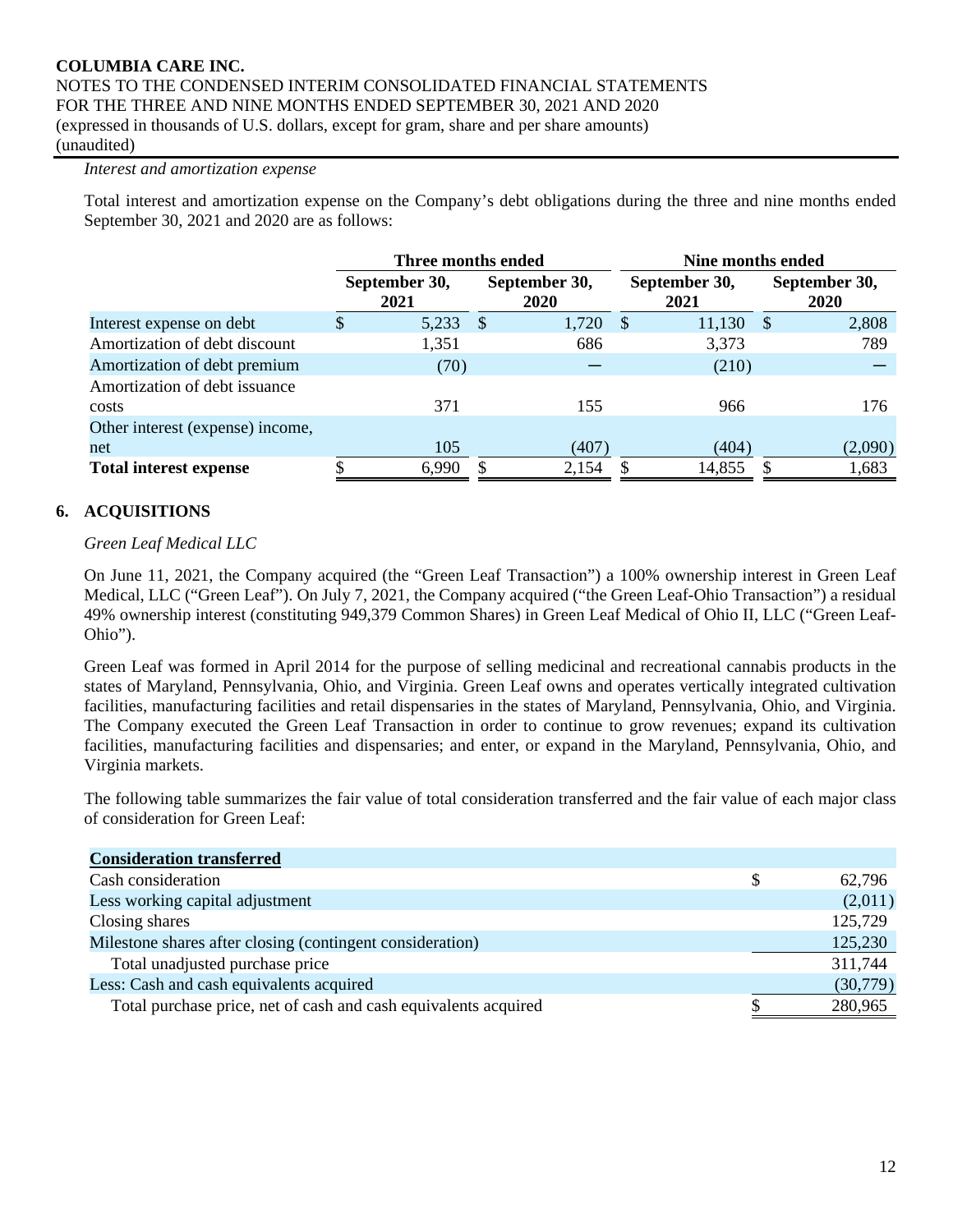Equity purchase consideration comprised 44,848,416 Common Shares of which 322,898 Common Shares are to be issued during the last quarter of 2021.

Recognized amounts of identifiable assets acquired and liabilities assumed, less cash and cash equivalents acquired:

| <b>Purchase price allocation</b>               |               |
|------------------------------------------------|---------------|
| Assets acquired:                               |               |
| Accounts receivable                            | \$<br>4,660   |
| Inventory                                      | 40,896        |
| <b>Biological</b> assets                       | 13,916        |
| Prepaid expenses and other current assets      | 31,687        |
| Property and equipment                         | 52,070        |
| Right of use assets                            | 1,876         |
| Goodwill                                       | 132,921       |
| Intangible assets                              | 142,858       |
| Accounts payable                               | (4,080)       |
| Accrued expenses and other current liabilities | (22, 155)     |
| Note payable                                   | (2,344)       |
| Lease liabilities                              | (1,876)       |
| Other long-term liabilities                    | (62, 161)     |
| Deferred tax liabilities                       | (47,303)      |
| Consideration transferred                      | \$<br>280,965 |

The purchase price allocations for the Green Leaf Transaction reflect various fair value estimates and analyses relating to the determination of fair values of certain tangible and intangible assets and liabilities acquired and residual goodwill. The purchase price allocations for the Green Leaf Transaction reflect various fair value estimates and analyses, which are subject to change within the respective measurement periods. The Company expects to continue to obtain information to assist in determining the fair value of the net assets acquired during the measurement periods. Measurement period adjustments that the Company determines to be material will be applied retrospectively to the period of acquisition in the Company's condensed interim consolidated financial statements, and, depending on the nature of the adjustments, other periods subsequent to the period of acquisition could also be affected.

The contingent consideration, payable in Common Shares (the "Milestone Shares") of the Company, was estimated considering certain metrics as of the June 11, 2021 acquisition date, subject to the terms and conditions set forth in the Agreement and Plan of Merger (the "Merger Agreement") entered into by the Company in connection with the Green Leaf Transaction. The fair value of the contingent consideration was estimated using a probability weighted expected return method ("PWERM"). This fair value measurement was based on significant inputs that are not observable in the market, and represent a level 3 fair value measurement, including those relating to discount factors and probabilities of achievement of the related milestones. Discounts of 22.75% and 37.95% were applied to the August 15, 2022 and 2023 earn out cash flows, respectively, to derive an aggregate discounted probability-adjusted earn out. The Company then applied a discount for lack of marketability rate of 14% to arrive at the net fair value of contingent consideration. An estimated range of outcomes has been deemed indeterminable by the Company.

Based on the financial results for the three months ended September 30, 2021, the Company remeasured the contingent consideration at fair value and recorded a net gain of \$23,583 within Other expense, net in the condensed interim consolidated statements of operations and comprehensive loss.`

The Company determined the estimated fair value of the acquired working capital, and identifiable intangible assets and goodwill after review and consideration of relevant information including discounted cash flow analyses, market data and management's estimates, prepared by an independent valuation firm. The estimated fair value of acquired working capital was determined to approximate carrying value.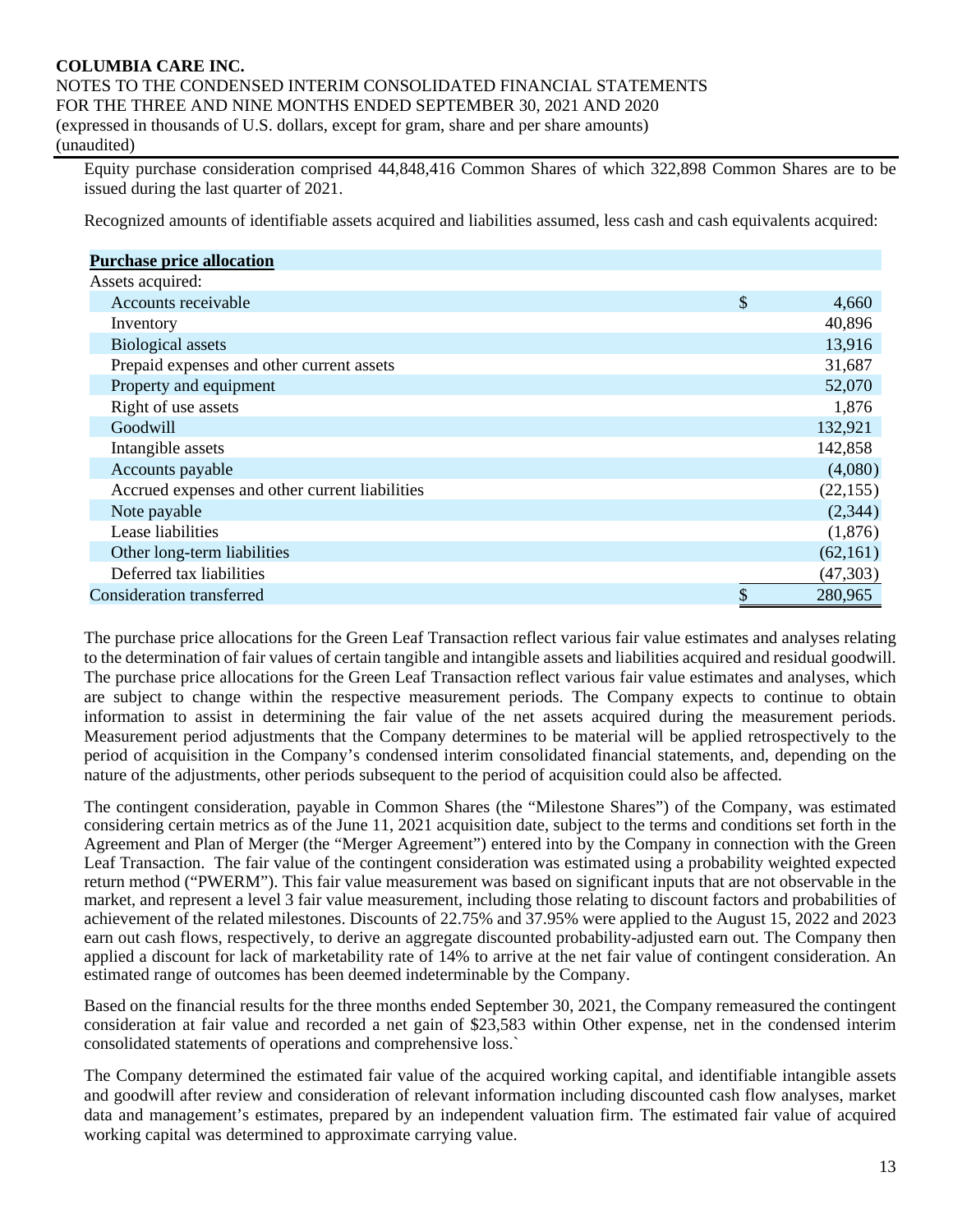For leases acquired, the Company measured the lease liability at the present value of the remaining lease payments, as if the acquired lease were a new lease at the acquisition date. The Company measured the right-of-use asset at the same amount as the lease liability, adjusted to reflect favorable or unfavorable terms of the lease when compared with market terms.

The goodwill arising from the Green Leaf Transaction consists of expected synergies from combining operations of the Company and Green Leaf, and intangible assets not qualifying for separate recognition such as formulations, proprietary technologies and acquired know-how. None of the goodwill is deductible for tax purposes.

Green Leaf's state licenses, trade name and wholesale customers represented identifiable intangible assets acquired in the amounts of \$98,698, \$27,985 and \$16,175, respectively, which were determined to have definite useful lives of 10, 5 and 7 years respectively.

The fair value of the acquired assets and liabilities are provisional pending receipt of the final valuations for those assets and liabilities.

In conjunction with the Green Leaf Transaction, the Company expensed \$830 of acquisition-related costs, which have been included in selling, general and administrative expenses on the Company's condensed interim consolidated statement of operations and comprehensive loss.

\$31,400 and \$37,880 of revenue and \$9,690 and \$12,044 of net income of Green Leaf have been included in the condensed interim consolidated statement of operations for the three and nine months ended September 30, 2021, respectively.

# *The Healing Center San Diego (THCSD)*

On January 6, 2021, the Company acquired a 100% ownership interest in The Healing Center of San Diego, Inc. (the "THCSD Transaction").

THCSD was formed in 2016 for the purpose of selling recreational and related cannabis products in San Diego, California, where it owns and operates a dispensary. The Company executed the THCSD Transaction in order to continue to grow revenues; expand its dispensaries; and penetrate the San Diego market.

The aggregate purchase price for the THCSD Transaction, being \$14,115 consisted of \$3,425 in cash consideration, \$5,718 in promissory notes ("Closing Promissory Notes") and \$4,972 in equity purchase consideration ("Closing Shares"). Equity purchase consideration comprised 971,541 Common Shares which were issued on January 6, 2021. The Closing Promissory Notes were issued with a debt discount of \$282 and require sixteen quarterly payments of \$375 of principal, plus accrued and unpaid interest thereon at a rate of 8.0% per annum, beginning on April 6, 2021, through maturity on December 16, 2024.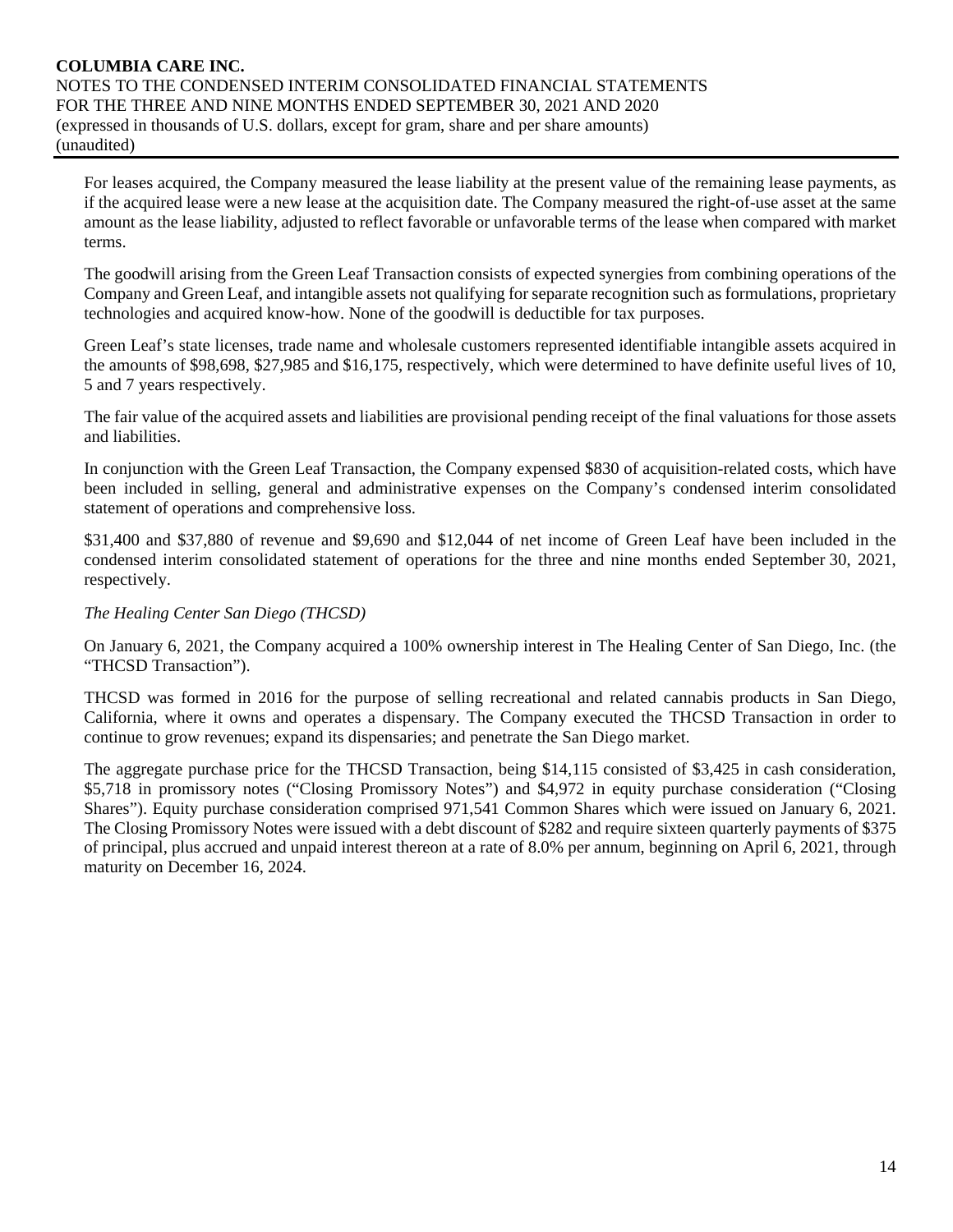# **COLUMBIA CARE INC.** NOTES TO THE CONDENSED INTERIM CONSOLIDATED FINANCIAL STATEMENTS

FOR THE THREE AND NINE MONTHS ENDED SEPTEMBER 30, 2021 AND 2020

(expressed in thousands of U.S. dollars, except for gram, share and per share amounts) (unaudited)

The following table summarizes the fair value of total consideration transferred and the fair value of each major class of consideration for the THCSD Transaction:

| <b>Consideration transferred</b>                                |        |
|-----------------------------------------------------------------|--------|
| Cash consideration                                              | 3,425  |
| Closing promissory notes                                        | 5,718  |
| <b>Closing Shares</b>                                           | 4,972  |
| Total unadjusted purchase price                                 | 14,115 |
| Less: Cash and cash equivalents acquired                        | (698)  |
| Total purchase price, net of cash and cash equivalents acquired | 13,417 |

Recognized amounts of identifiable assets acquired, and liabilities assumed, less cash assumed:

| <b>Purchase price allocation</b>               |           |
|------------------------------------------------|-----------|
| Assets acquired:                               |           |
| Inventory                                      | \$<br>597 |
| Prepaid expenses and other current assets      | 91        |
| Property and equipment                         | 619       |
| Right of use assets                            | 635       |
| Goodwill                                       | 4,303     |
| Intangible assets                              | 10,987    |
| Accounts payable                               | (133)     |
| Accrued expenses and other current liabilities | (260)     |
| Lease liabilities                              | (635)     |
| Deferred tax liabilities                       | (2,787)   |
| Consideration transferred                      | 13,417    |

The purchase price allocation for the THCSD Transaction reflects various fair value estimates and analyses, which are subject to change within the respective measurement periods. The Company expects to continue to obtain information to assist in determining the fair value of the net assets acquired at each acquisition date during the measurement periods. Measurement period adjustments that the Company determines to be material will be applied retrospectively to the period of acquisition in the Company's condensed interim consolidated financial statements, and, depending on the nature of the adjustments, other periods subsequent to the period of acquisition could also be affected.

The Company determined the estimated fair value of the acquired working capital, and identifiable intangible assets and goodwill after review and consideration of relevant information including discounted cash flow analyses, market data and management's estimates, prepared by an independent valuation firm. The estimated fair value of acquired working capital was determined to approximate carrying value.

For leases acquired, the Company measured the lease liability at the present value of the remaining lease payments, as if the acquired lease were a new lease at the acquisition date. The Company measured the right-of-use asset at the same amount as the lease liability, adjusted to reflect favorable or unfavorable terms of the lease when compared with market terms.

The goodwill arising from the THCSD Transaction consists of expected synergies from combining operations of the Company and THCSD, and intangible assets not qualifying for separate recognition such as formulations, proprietary technologies and acquired know-how. None of the goodwill is deductible for tax purposes.

THCSD's state licenses and trade name represented identifiable intangible assets acquired in the amounts of \$9,181 and \$1,806, respectively, which were each determined to have a definite useful life of 10 years.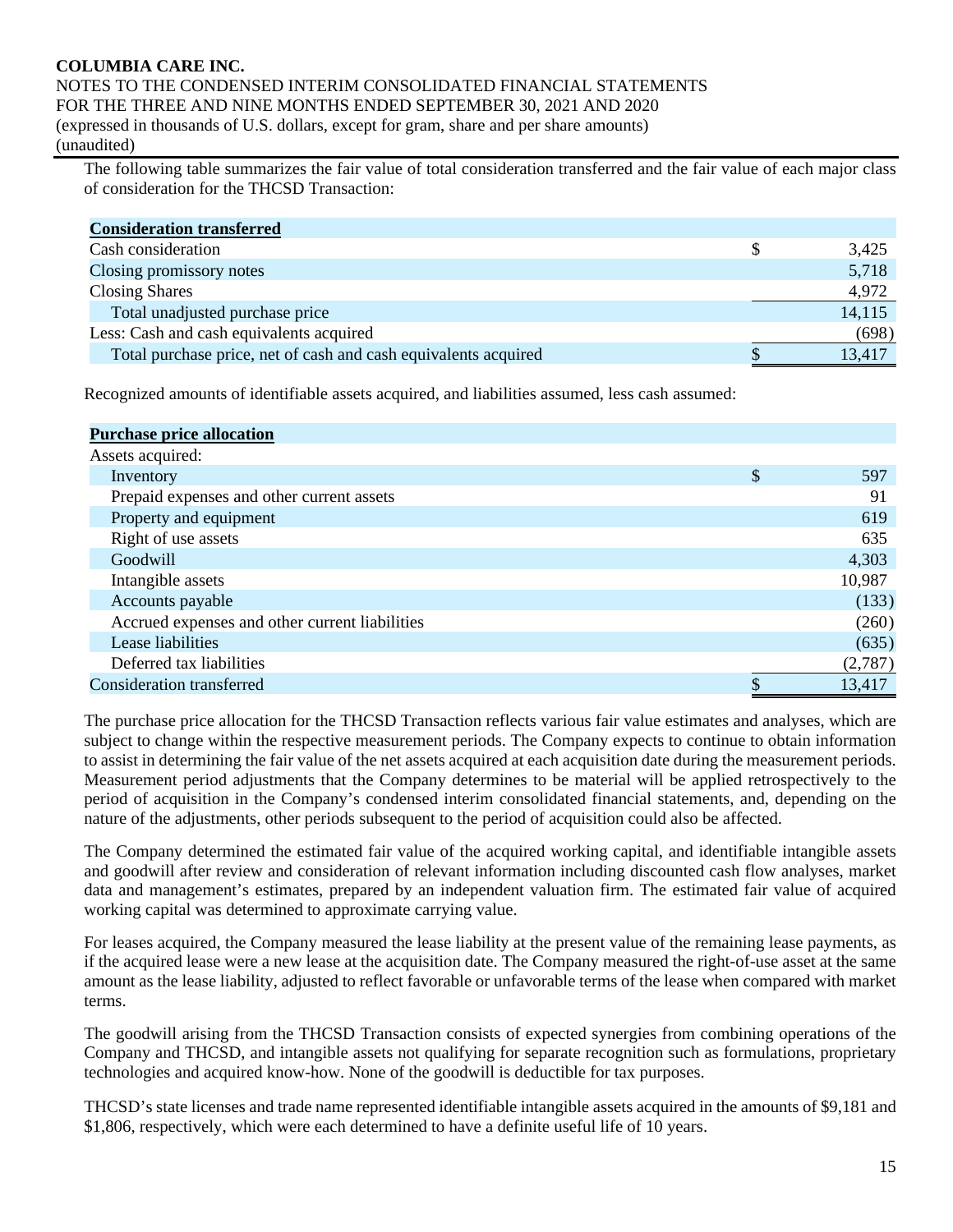The fair value of the acquired assets and liabilities are provisional pending receipt of the final valuations for those assets and liabilities.

In conjunction with the THCSD Transaction, the Company expensed \$85 of acquisition-related costs, which have been included in selling, general and administrative expenses on the Company's statement of comprehensive income. THCSD's acquisition-related costs in the amount of \$198 were expensed in THCSD's pre-acquisition consolidated financial statements.

\$3,049 and \$8,862 of revenue and \$218 and \$671 of net income of THCSD have been included in the condensed interim consolidated statement of operations for the three and nine months ended September 30, 2021, respectively.

The fair value of the acquired assets and liabilities is provisional pending receipt of the final valuations for these assets and liabilities.

# *Project Cannabis*

On December 1, 2020, the Company acquired (the "Project Cannabis Transaction") a 100% ownership interest in Resource Referral Services Inc., PHC Facilities Inc. and Wellness Earth Energy Dispensary, Inc., and acquired a 49.9% ownership interest in Access Bryant SPC (collectively, "Project Cannabis").

During May 2021, the Company finalized the working capital on the Project Cannabis transaction. This resulted in issuance of 178,619 shares to the sellers and recording of additional purchase consideration of \$228 to goodwill.

As a part of the Project Cannabis Transaction, the Company was also granted an option to acquire two real estate properties in California for total consideration of \$16,500 comprising \$9,500 of cash and the assumption of debt of \$7,000. In June 2021, the Company exercised the option. The debt comprises of one interest-only real estate loan of \$5,000 with a maturity date in July 2024 that requires monthly interest payments at 6%, and another interest-only real estate loan of \$2,000 with a maturity date in July 2023 that requires monthly interest payments at 10%.

# *The Green Solution*

On September 1, 2020, the Company acquired (the "TGS Transaction") a 100% ownership interest in TGS Global, LLC ("TGS Global"), TGS Colorado Management, LLC, The Green Solution LLC, Rocky Mountain Tillage, LLC, Infuzionz, LLC and Beacon Holdings, LLC (collectively, "TGS"). As of December 31, 2020, the Company had an accrual of \$48,202 in respect of the contingent consideration payable to the sellers of TGS. In April 2021 and September 2021, the Company issued 7,234,266 and 170,053 Milestone Shares to the Sellers in settlement of this contingent consideration.

The Company made principal payments of \$1,276 and \$8,776 on the TGS Closing Promissory Notes during the three and nine months ended September 30, 2021 respectively. There was no outstanding balance as of September 30, 2021.

# *CannAscend*

On October 25, 2018, the Company, CannAscend Alternative, LLC ("CAA"), and CannAscend Alternative Logan, LLC ("CAA Logan") entered into a Membership Interest Purchase Option Agreement (the "CannAscend Option Agreement"). CAA and CAA Logan are both Ohio-based limited liability companies that operate four dispensaries (collectively the "Target Companies"). The Company closed the acquisition on July 1, 2021.

The price paid by the Company for the CannAscend Option Agreement was approximately \$4,124 ("CannAscend Option Deposit") and it was recorded as long-term deposits on the consolidated statement of financial position at December 31, 2020. Based on the Company's exercise of the CannAscend Option, the Company paid a purchase price of \$14,150.

As part of the CannAscend Option Agreement, the Company had deposited money into an escrow account. As of December 31, 2020, the escrow deposit account had a balance of \$10,026 which was recorded as restricted cash on the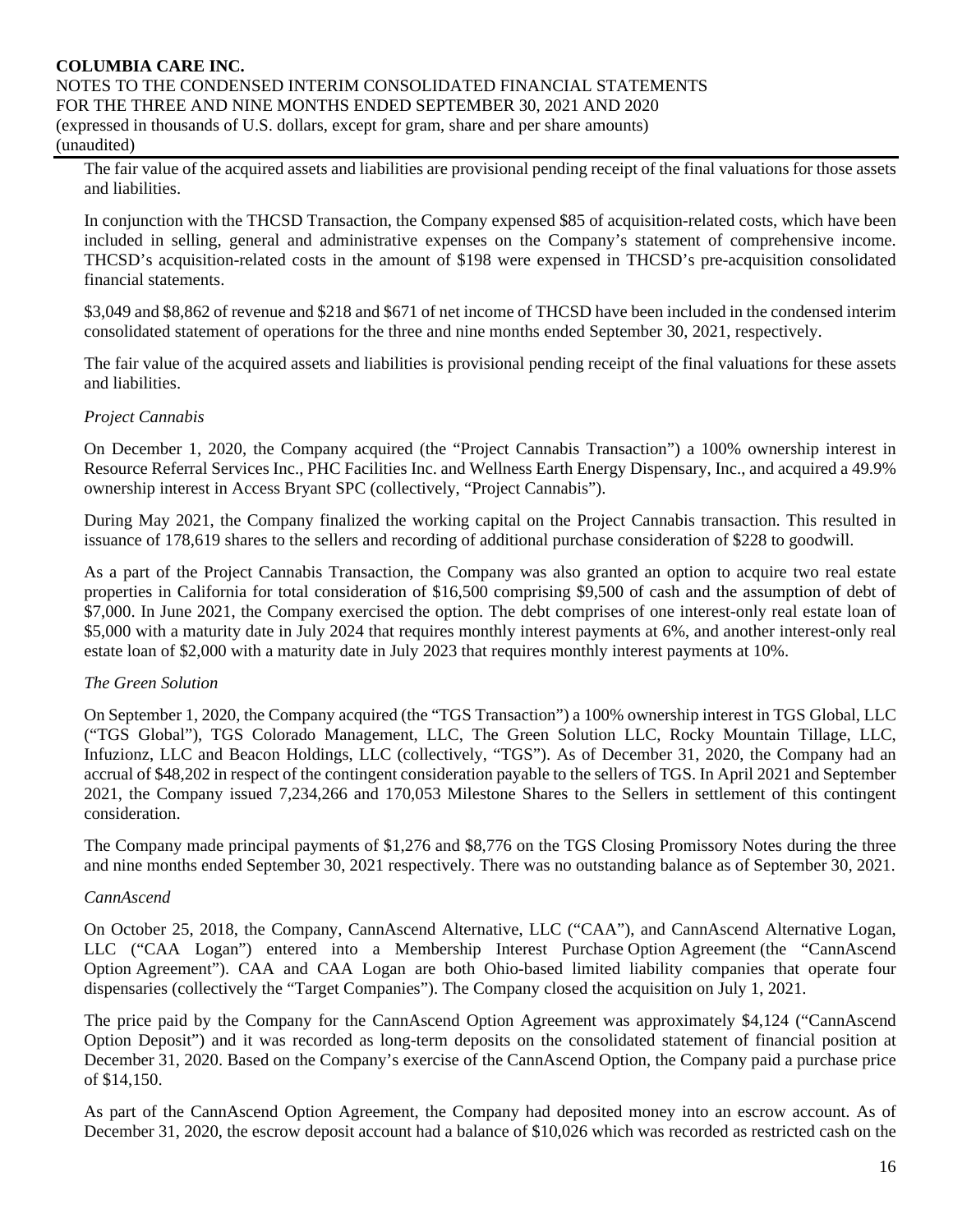condensed interim consolidated statement of financial position. Funds from the escrow account were released upon the closure of this acquisition.

The following table summarizes the fair value of total consideration transferred and the fair value of each major class of consideration for the CannAscend Transaction:

| <b>Consideration transferred</b>                                |        |
|-----------------------------------------------------------------|--------|
| Cash consideration                                              | 10,026 |
| CannAscend deposit                                              | 4,124  |
| Total unadjusted purchase price                                 | 14,150 |
| Less: Cash and cash equivalents acquired                        | (973)  |
| Total purchase price, net of cash and cash equivalents acquired | 13,177 |

Recognized amounts of identifiable assets acquired, and liabilities assumed, less cash assumed:

| <b>Purchase price allocation</b>               |             |
|------------------------------------------------|-------------|
| Assets acquired:                               |             |
| Inventory                                      | \$<br>2,186 |
| Prepaid expenses and other current assets      | 175         |
| Property and equipment                         | 8,787       |
| Intangible assets                              | 22,300      |
| Accounts payable                               | (695)       |
| Accrued expenses and other current liabilities | (1,695)     |
| Notes and interest receivable                  | (12, 358)   |
| Deferred tax liabilities                       | (5,523)     |
| Consideration transferred                      | 13,177      |

The fair value of the acquired assets and liabilities are provisional pending receipt of the final valuations for these assets and liabilities.

Since the closing date of the CannAscend Transaction, \$7,686 of revenue and \$605 of net income of CannAscend have been included in the condensed interim consolidated statement of operations for the three and nine months ended September 30, 2021, respectively.

# *Corsa Verde*

On May 4, 2021, the Company acquired Corsa Verde, LLC ("Corsa Verde"). The following table summarizes the fair value of total consideration transferred and the fair value of each major class of consideration for Corsa Verde:

| <b>Purchase price allocation</b>               |           |
|------------------------------------------------|-----------|
| Assets acquired:                               |           |
| Accounts receivable                            | \$<br>181 |
| Inventory                                      | 362       |
| Property and equipment                         | 1,250     |
| Intangible assets                              | 4,754     |
| Accounts payable                               | (319)     |
| Accrued expenses and other current liabilities | (5)       |
| Deferred tax liabilities                       | (1,158)   |
| Consideration transferred                      | 5,065     |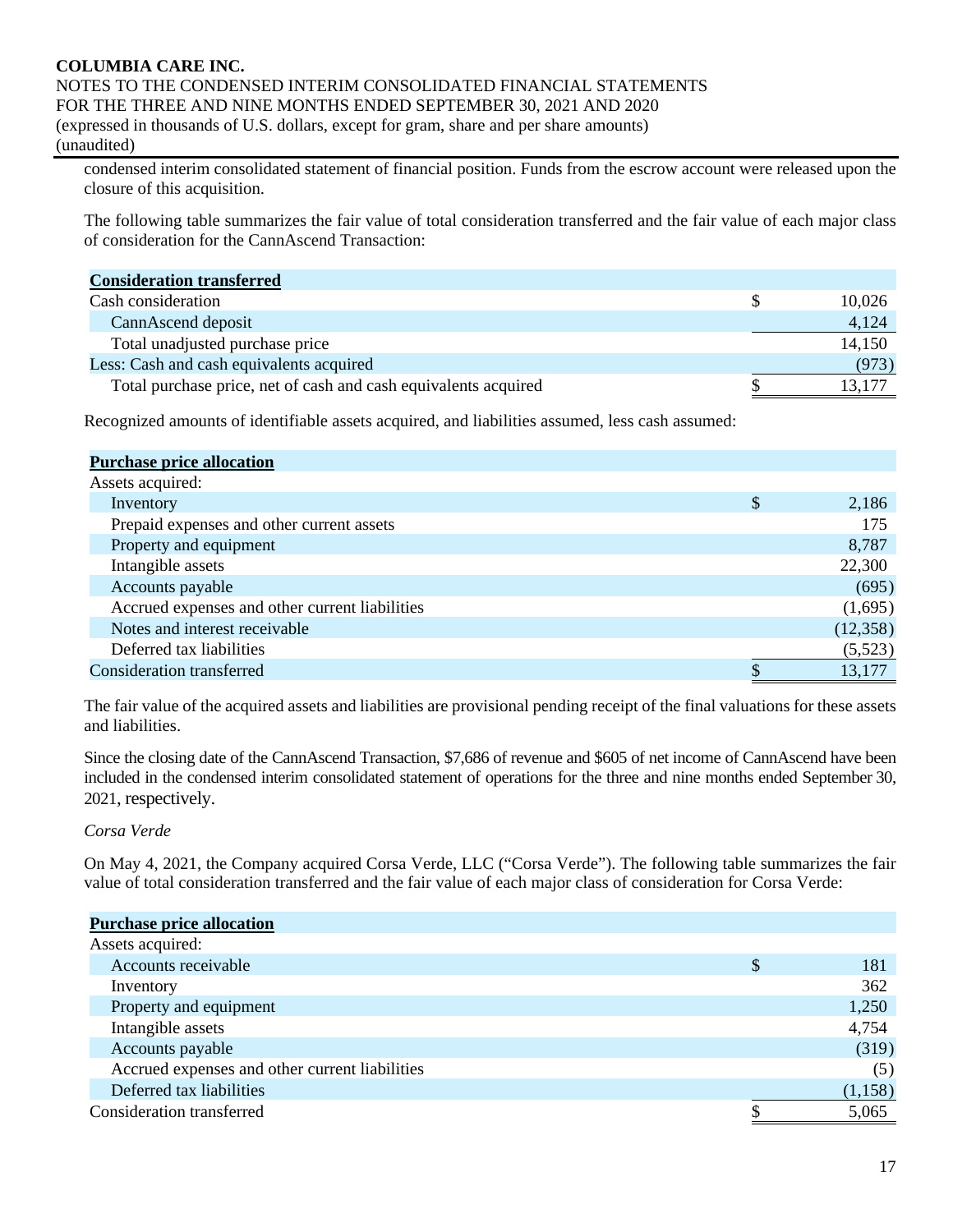Included within the consideration was a convertible promissory note (the "Convertible Note") in the amount of \$1,500. This Convertible Note was converted into shares of Company's common stock calculated by dividing the principal amount of the Convertible Note by the volume weighted average trading price of the Company common stock on the NEO Exchange for the 5 days preceding the closing date of the transactions contemplated by the Corsa Verde Purchase Agreement.

The preliminary purchase price allocation is as follows:

| <b>Consideration transferred</b> |   |       |
|----------------------------------|---|-------|
| <b>Closing Shares</b>            | S | 1,500 |
| Note receivable                  |   | 2,769 |
| Interest receivable              |   | 200   |
| Deposits                         |   | 125   |
| Restricted cash                  |   | 498   |
| Total unadjusted purchase price  |   | 5,092 |
| Less: Cash acquired              |   | (27)  |
| Total purchase price             |   | 5,065 |

Intangible assets consist of licenses which are determined to have a definite useful life of 10 years.

The fair value of the acquired assets and liabilities are provisional pending receipt of the final valuations for these assets.

Revenues of \$120 and \$178 and a net loss of \$288 and \$440 of Corsa Verde have been included in the condensed interim consolidated statement of operations for the three and nine months ended September 30, 2021, respectively.

# *Medicine Man*

On November 1, 2021, Columbia Care acquired Medicine Man Denver ("Medicine Man") for an upfront consideration of \$42,000, comprising \$8,400 in cash and \$33,600 in stock. The transaction terms also include a potential additional milestone payment in 2022 if certain performance targets are met. No amounts have been recorded with respect to this acquisition in the condensed interim consolidated financial statements as of September 30, 2021.

# **7. RELATED PARTY TRANSACTIONS**

# *Key management personnel*

Key management personnel include those persons having authority and responsibility for planning, directing and controlling the activities of the Company as a whole. The Company has determined that key management personnel consist of executive and non-executive members of the Company's board of directors and corporate officers and/or companies controlled by those individuals.

Remuneration attributed to key management personnel during the three and nine months ended September 30, 2021 and 2020 are summarized in the table below:

|                           |      | Three months ended September 30, |  |             | Nine months ended September 30, |        |             |        |  |
|---------------------------|------|----------------------------------|--|-------------|---------------------------------|--------|-------------|--------|--|
|                           | 2021 |                                  |  | <b>2020</b> |                                 | 2021   | <b>2020</b> |        |  |
| Salaries and benefits     |      | 1.223                            |  | 1.091       |                                 | 3.483  |             | 3,403  |  |
| Equity-based compensation |      | 3.428                            |  | 8.157       |                                 | 12,838 |             | 18,575 |  |
|                           |      | 4.651                            |  | 9,248       |                                 | 16.321 |             | 21,978 |  |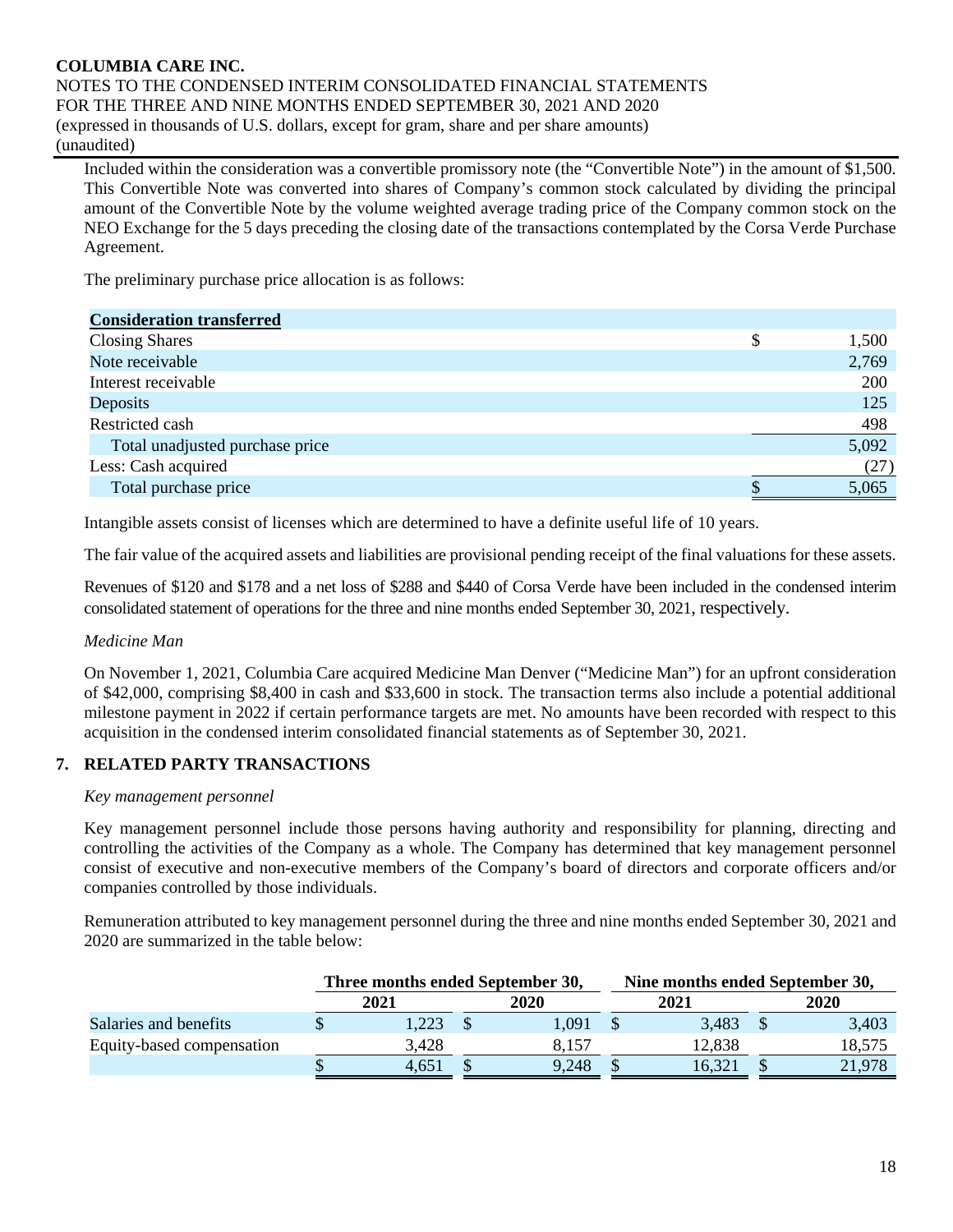# **8. PROPERTY AND EQUIPMENT**

Property and equipment and related depreciation are summarized in the table below:

|                                     | <b>September 30, 2021</b> | <b>December 31, 2020</b> |
|-------------------------------------|---------------------------|--------------------------|
| Land and buildings                  | 68,161<br>\$              | 3,757<br>S               |
| Furniture and fixtures              | 8.447                     | 6,970                    |
| Equipment                           | 32,674                    | 22,955                   |
| Computers and software              | 2,542                     | 1,986                    |
| Leasehold improvements              | 133,757                   | 98,380                   |
| Construction in process             | 59,945                    | 11,338                   |
| Total property and equipment, gross | 305,526                   | 145,386                  |
| Less: Accumulated depreciation      | (46,796)                  | (30, 986)                |
| Total property and equipment, net   | 258,730                   | 114,400                  |

A reconciliation of the beginning and ending balances of property and equipment are summarized in the tables below:

|                                  | Land and<br>buildings |    | <b>Furniture</b><br>and fixtures | Equipment    | <b>Computers</b><br>and software |     | Leasehold<br>improvements |  | <b>Construction</b><br>in process |   | <b>Total</b> |
|----------------------------------|-----------------------|----|----------------------------------|--------------|----------------------------------|-----|---------------------------|--|-----------------------------------|---|--------------|
| Cost                             |                       |    |                                  |              |                                  |     |                           |  |                                   |   |              |
| As of December 31, 2020          | 3.757                 | -S | 6.970                            | \$<br>22,955 | 1.986                            | \$. | 98,380                    |  | 11,338                            | S | 145,386      |
| <b>Additions</b>                 | 16.509                |    | 809                              | 5.010        | 256                              |     | 21,592                    |  | 53,389                            |   | 97,565       |
| Business acquisitions            | 47,895                |    | 167                              | 3.401        | 208                              |     | 9,900                     |  | 1,154                             |   | 62,725       |
| Disposals                        |                       |    |                                  | (50)         |                                  |     |                           |  | (100)                             |   | (150)        |
| <b>Transfers</b>                 |                       |    | 501                              | 1,358        | 92                               |     | 3,885                     |  | (5,836)                           |   |              |
| Balance of September 30,<br>2021 | 68,161                |    | 8,447                            | 32,674       | 2,542                            |     | 133,757                   |  | 59,945                            | ¢ | 305,526      |

|                                 | buildings | Land and | <b>Furniture</b><br>and fixtures | Equipment    |  | Computers<br>and software |  | Leasehold<br>improvements |  | Construction<br>in process |  | <b>Total</b> |  |
|---------------------------------|-----------|----------|----------------------------------|--------------|--|---------------------------|--|---------------------------|--|----------------------------|--|--------------|--|
| <b>Accumulated depreciation</b> |           |          |                                  |              |  |                           |  |                           |  |                            |  |              |  |
| As of December 31, 2020         |           | (202)    | (1,626)                          | $(7,194)$ \$ |  | (664)                     |  | (21,300)                  |  |                            |  | (30,986)     |  |
| Depreciation                    |           | (422)    | (1,051)                          | (3,805)      |  | (391)                     |  | (10, 150)                 |  |                            |  | (15, 819)    |  |
| Disposals                       |           |          |                                  |              |  |                           |  |                           |  |                            |  |              |  |
| Balance of September 30,        |           |          |                                  |              |  |                           |  |                           |  |                            |  |              |  |
| 2021                            |           | (624)    | (2,677)                          | (10,990)     |  | (1,055)                   |  | (31, 450)                 |  | $\overline{\phantom{0}}$   |  | (46,796)     |  |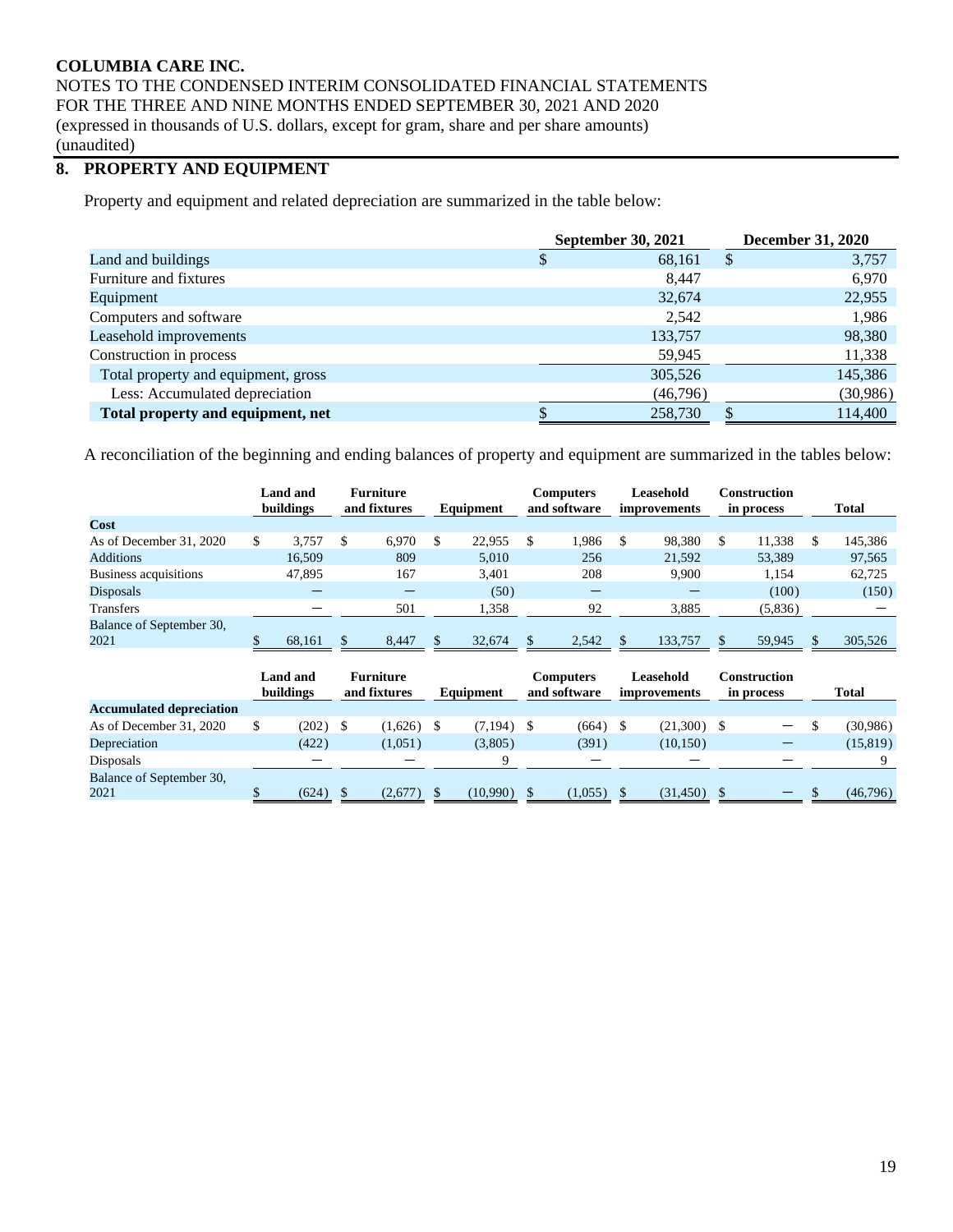# **COLUMBIA CARE INC.**

NOTES TO THE CONDENSED INTERIM CONSOLIDATED FINANCIAL STATEMENTS FOR THE THREE AND NINE MONTHS ENDED SEPTEMBER 30, 2021 AND 2020 (expressed in thousands of U.S. dollars, except for gram, share and per share amounts)

(unaudited)

|                                  | Land and<br>buildings | <b>Furniture</b><br>and fixtures<br>Equipment |    | <b>Computers</b><br>and software |     | Leasehold<br>improvements |          | Construction<br>in process |    |           | <b>Total</b> |           |
|----------------------------------|-----------------------|-----------------------------------------------|----|----------------------------------|-----|---------------------------|----------|----------------------------|----|-----------|--------------|-----------|
| Cost                             |                       |                                               |    |                                  |     |                           |          |                            |    |           |              |           |
| As of December 31, 2019          | \$<br>4.055           | \$<br>3,121                                   | \$ | 13,596                           | \$. | 1,273                     | <b>S</b> | 56,900                     | -S | 41,740    | S.           | 120,685   |
| <b>Additions</b>                 | 2.767                 | 596                                           |    | 1.968                            |     | 295                       |          | 5,968                      |    | 15,575    |              | 27,169    |
| Business acquisitions            | 22                    | 1.436                                         |    | 1.793                            |     | 117                       |          | 8.063                      |    | 407       |              | 11,838    |
| <b>Disposals</b>                 | (3,093)               |                                               |    |                                  |     |                           |          | (1,714)                    |    | (7,935)   |              | (12, 742) |
| Included in assets held for      |                       |                                               |    |                                  |     |                           |          |                            |    |           |              |           |
| sale                             |                       | (55)                                          |    | (376)                            |     | (132)                     |          | (3,835)                    |    |           |              | (4,398)   |
| <b>Transfers</b>                 |                       | 695                                           |    | 3,943                            |     | 70                        |          | 18,435                     |    | (23, 143) |              |           |
| Balance of September 30,<br>2020 | 3,751                 | 5,793                                         |    | 20,924                           |     | 1,623                     |          | 83,817                     |    | 26,644    |              | 142,552   |

|                                 | <b>Land and</b><br>buildings |      | <b>Furniture</b><br>and fixtures | Equipment    | Computers<br>and software | Leasehold<br><i>improvements</i> | Construction<br>in process | <b>Total</b> |
|---------------------------------|------------------------------|------|----------------------------------|--------------|---------------------------|----------------------------------|----------------------------|--------------|
| <b>Accumulated depreciation</b> |                              |      |                                  |              |                           |                                  |                            |              |
| As of December 31, 2019         | (154)                        | - \$ | $(721)$ \$                       | $(3,410)$ \$ | (321)                     | $(12,045)$ \$                    | $\qquad \qquad$            | (16, 651)    |
| Depreciation                    | (36)                         |      | (597)                            | (2,672)      | (230)                     | (6,767)                          |                            | (10,302)     |
| Disposals                       |                              |      |                                  |              |                           | 9                                |                            |              |
| Included in assets held for     |                              |      |                                  |              |                           |                                  |                            |              |
| sale                            |                              |      |                                  | 25           | 16                        | 366                              |                            | 415          |
| Balance of September 30,        |                              |      |                                  |              |                           |                                  |                            |              |
| 2020                            | (190)                        |      | (1,310)                          | (6,057)      | (535)                     | (18, 437)                        |                            | (26, 529)    |

|                                                |                       | Three months ended |                       | Nine months ended |                       |                       |        |  |  |  |
|------------------------------------------------|-----------------------|--------------------|-----------------------|-------------------|-----------------------|-----------------------|--------|--|--|--|
|                                                | September 30,<br>2021 |                    | September 30,<br>2020 |                   | September 30,<br>2021 | September 30,<br>2020 |        |  |  |  |
| Total depreciation expense for the period      |                       | 6,138              | 3.715                 |                   | 15.819                |                       | 10,302 |  |  |  |
| Included in:                                   |                       |                    |                       |                   |                       |                       |        |  |  |  |
| Costs of sales related to inventory production |                       | 3,559              | 2,297                 |                   | 9.250                 |                       | 6,187  |  |  |  |
| Selling, general and administrative expenses   |                       | 2,579              | 1,418                 |                   | 6,569                 |                       | 4,115  |  |  |  |

# **9. OTHER NON-CURRENT ASSETS**

Details of the Company's other non-current assets are shown in the table below:

|                                     | <b>September 30, 2021</b> | <b>December 31, 2020</b> |
|-------------------------------------|---------------------------|--------------------------|
| Investment in real estate (Note 11) | 41,629                    | S                        |
| Long term deposits                  | 5,434                     | 9,271                    |
| Indemnification receivable          | 5,221                     | 5,221                    |
| Investment in affiliates            | 1,214                     | 1,446                    |
| Restricted cash                     | 335                       | 10,858                   |
| Interest receivable                 |                           | 1,000                    |
| Other non-current assets            | 53,833                    | 27,796                   |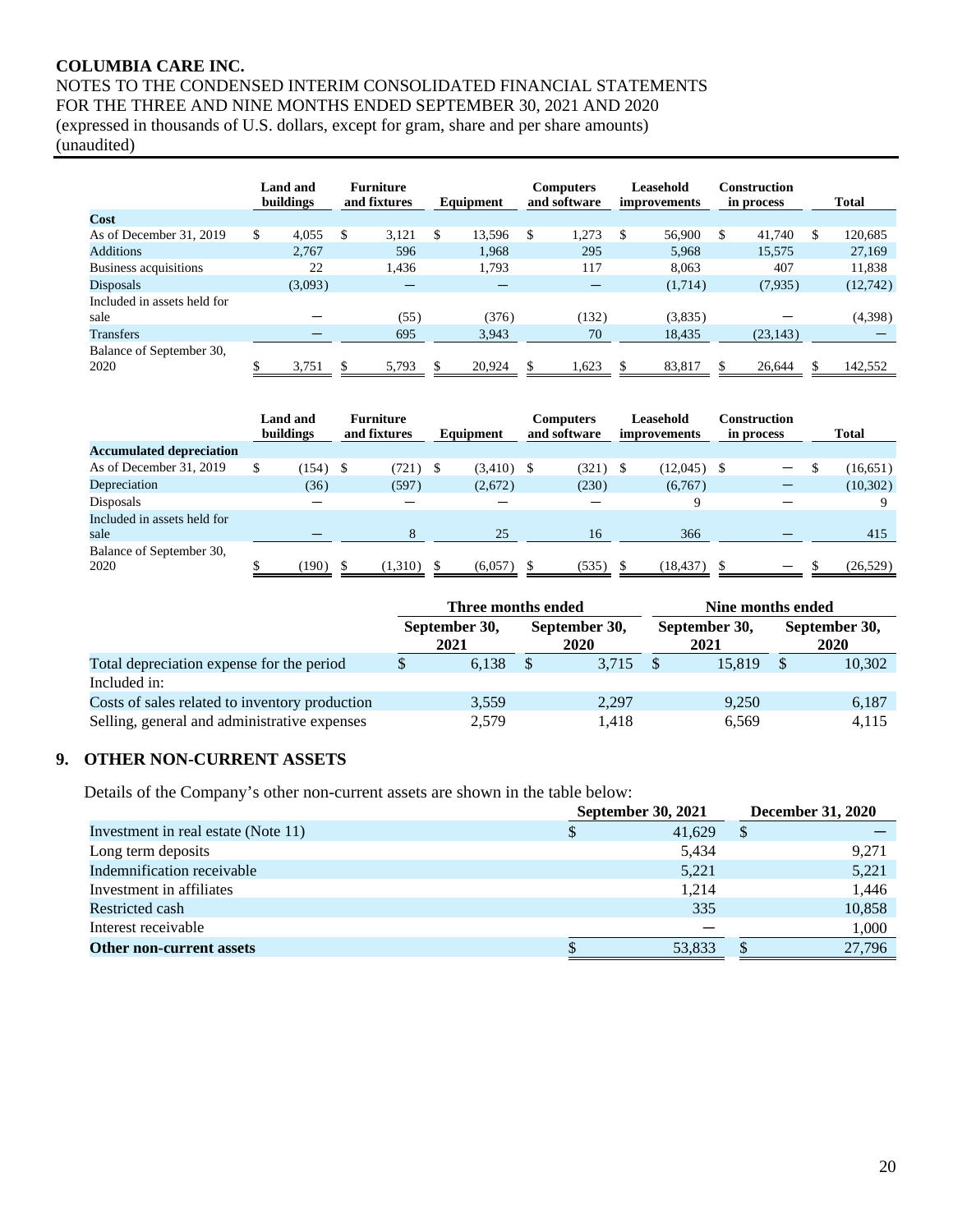# **COLUMBIA CARE INC.**

NOTES TO THE CONDENSED INTERIM CONSOLIDATED FINANCIAL STATEMENTS FOR THE THREE AND NINE MONTHS ENDED SEPTEMBER 30, 2021 AND 2020 (expressed in thousands of U.S. dollars, except for gram, share and per share amounts) (unaudited)

# **10. ACCRUED EXPENSES AND OTHER CURRENT LIABILITIES**

Details of the Company's accrued expenses and other current liabilities are shown in the table below:

|                                                                               | <b>September 30, 2021</b> | <b>December 31, 2020</b> |
|-------------------------------------------------------------------------------|---------------------------|--------------------------|
| Accrued acquisition and settlement of pre-existing relationships (Note 15) \$ | 75.309                    | S                        |
| Accrued expenses                                                              | 24,679                    | 28,152                   |
| Real estate purchase obligation (Note 11)                                     | 12,500                    |                          |
| Payroll liabilities                                                           | 10,504                    | 8,758                    |
| Other current liabilities                                                     | 7.982                     | 5,950                    |
| Accrued interest                                                              | 4.597                     |                          |
| Accrued expenses and other current liabilities                                | 135,571                   | 42,860                   |

# **11. SHAREHOLDERS' EQUITY**

In addition to the issuance of equity in connection with business acquisitions mentioned in Note 6 and conversion of debt mentioned in Note 5, the Company had the following activity during the nine months ended September 30, 2021:

- Closed a public offering that consisted of 18,572,000 Common Shares at a price of \$8.05 (Canadian Dollars) per common share for aggregate proceeds of \$111,789.
- Sold, on a bought deal private placement basis, 3,220,000 Common Shares at a price of \$9.00 (Canadian Dollars) per share for aggregate gross proceeds of \$21,770.
- Granted 3,198,199 time-based restricted stock units and 655,093 performance-based restricted stock units during nine months ended September 30, 2021.
- Issued 3,796,284 Common Shares upon vesting of RSU's. An additional 1,499,043 shares were sold to cover for taxes on the share-based compensation unit that were issued during the nine months ended September 30, 2021.
- Purchased real estate property in New York in April 2021 for \$29,129 comprising of cash consideration of \$15,687 and 2,545,857 Common Shares in the Company. The Company expects to acquire equipment at the same real estate property location in the last quarter of 2021 for an additional consideration of \$12,500. This additional consideration has been recorded within other non-current assets and accrued expenses and other current liabilities on the condensed interim consolidated statement of financial position. Upon the acquisition of the equipment, the Company will obtain control over the real estate property. Pending this, the entire purchase consideration has been recorded within other non-current assets on the condensed interim consolidated statement of financial position.

From January 1, 2020 through September 30, 2020 the Company had the following equity activity:

- On March 31, 2020, the Company granted 4,911,305 time-based restricted stock units and 1,720,511 performancebased restricted stock units.
- On June 18, 2020, the Company completed its acquisition of the remaining non-controlling interest in its Florida operation. Total consideration consisted of \$15,500 of which \$14,500 was satisfied by the issuance of 7,038,835 common shares and \$1,000 in cash.
- On August 12, 2020, 3,845,023 common share warrants were converted to 2,018,298 common shares in a cashless exercise.
- On September 1, 2020, the Company completed its acquisition of TGS and issued 32,955,987 common shares and 266,913 common shares were issued during the fourth quarter of 2020
- On September 28, 2020, 174,000 common share warrants were exercised for proceeds of \$388.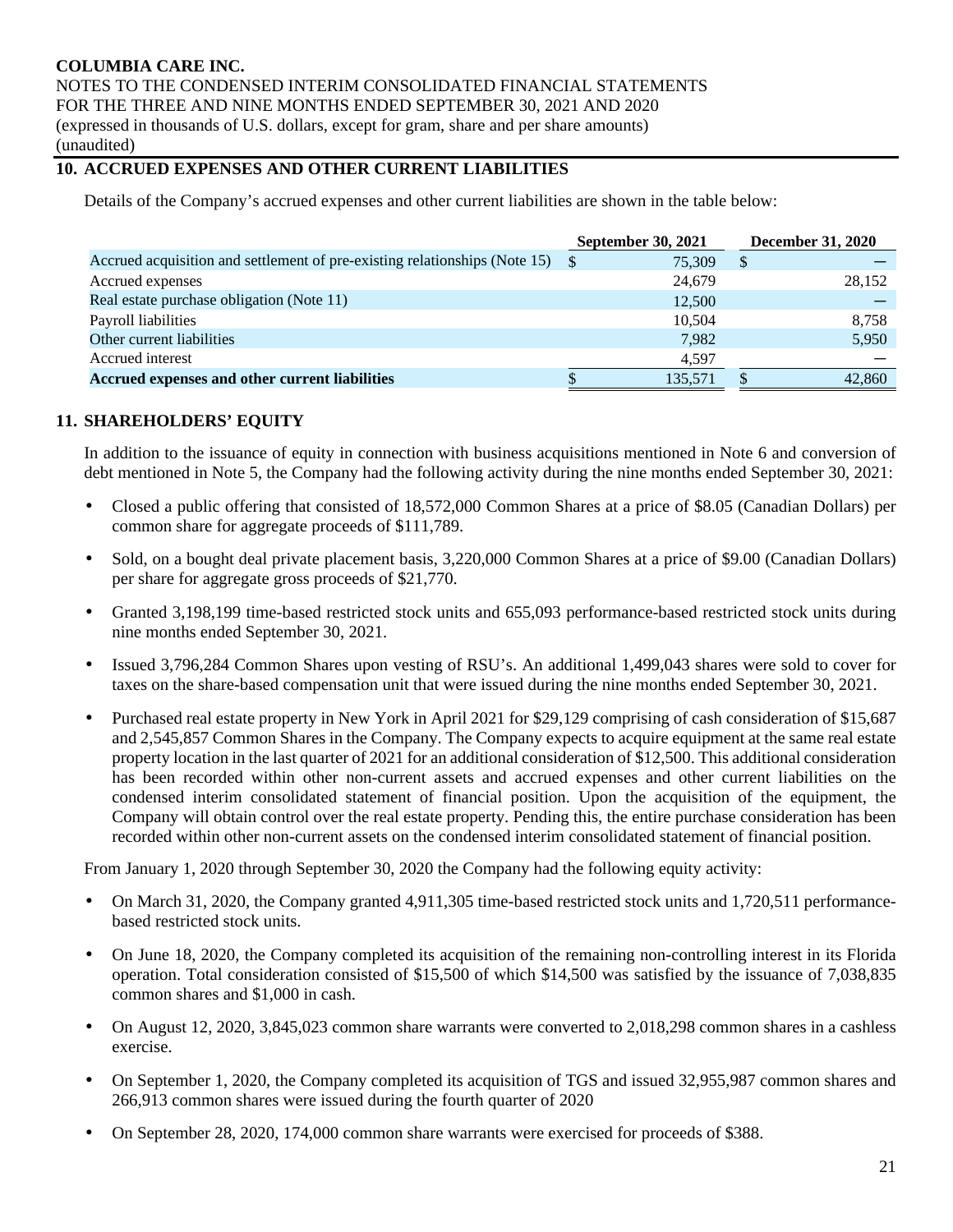# **12. WARRANTS**

As of September 30, 2021 and December 31, 2020, outstanding equity-classified warrants to purchase Common Shares consisted of the following:

|                   | <b>September 30, 2021</b>     |                       | <b>December 31, 2020</b>      |                       |  |  |  |  |
|-------------------|-------------------------------|-----------------------|-------------------------------|-----------------------|--|--|--|--|
|                   | <b>Number of Shares</b>       | <b>Exercise Price</b> | <b>Number of Shares</b>       | <b>Exercise Price</b> |  |  |  |  |
| <b>Expiration</b> | <b>Issued and Exercisable</b> | (Canadian Dollars)    | <b>Issued and Exercisable</b> | (Canadian Dollars)    |  |  |  |  |
| May 8, 2021       | ш,                            | 5.71<br>$\sim$ \$     | 921,753                       | 5.71<br>-S            |  |  |  |  |
| October 1, 2025   | 648,783                       | 8.12                  | 648,783                       | 8.12                  |  |  |  |  |
| April 26, 2024    | 5,394,945                     | 10.35                 | 5,394,945                     | 10.35                 |  |  |  |  |
| May 14, 2023      | 1,723,250                     | 3.10                  | 1,723,250                     | 3.10                  |  |  |  |  |
| May 14, 2023      | 1,998,788                     | 2.95                  | 2,250,188                     | 2.95                  |  |  |  |  |
| May 14, 2023      |                               | 4.53                  | 300,000                       | 4.53                  |  |  |  |  |
| May 14, 2023      | 1,897,000                     | 5.84                  | 1,909,000                     | 5.84                  |  |  |  |  |
|                   | 11,662,766                    | 7.15                  | 13,147,919                    | 6.91<br><b>S</b>      |  |  |  |  |

Warrant activity for each reporting period is summarized in the table below:

|                                         | Weighted average exercise price<br>(Canadian Dollars) |                                    |  |  |  |
|-----------------------------------------|-------------------------------------------------------|------------------------------------|--|--|--|
| <b>Balance as of December 31, 2019</b>  | 20,055,424                                            | 7.34<br>$\mathcal{S}$              |  |  |  |
| Issued                                  | 4,462,438                                             | 3.12                               |  |  |  |
| Exercised                               | (4,019,023)                                           | 2.25                               |  |  |  |
| Expired                                 | (1,152,191)                                           | 5.71                               |  |  |  |
| <b>Balance as of September 30, 2020</b> | 19,346,648                                            | 7.52<br>\$                         |  |  |  |
|                                         |                                                       |                                    |  |  |  |
| <b>Balance as of December 31, 2020</b>  | 13, 147, 919                                          | $\boldsymbol{\mathcal{S}}$<br>6.91 |  |  |  |
| Exercised                               | (1,485,153)                                           | 5.01                               |  |  |  |
| <b>Balance as of September 30, 2021</b> | 11,662,766                                            | 7.15<br>\$                         |  |  |  |

# **13. INCOME TAXES**

The Company's statutory U.S. federal income tax rate is 21%. The Company's provision for income taxes differs from applying the U.S. federal income tax rate to income before taxes primarily due to state income taxes, certain stock compensation, warrants accretion, tax credits and miscellaneous permanent differences.

Section 280E of the Internal Revenue Code ("IRC") prohibits businesses engaged in the trafficking of Schedule I or Schedule II controlled substances from deducting normal business expenses, such as payroll and rent, from gross income (revenue less cost of goods sold). Section 280E was originally intended to penalize criminal market operators, but because cannabis remains a Schedule I controlled substance for Federal purposes, the IRS has subsequently applied Section 280E to state-legal cannabis businesses. Cannabis businesses operating in states that align their tax codes with the IRC are also unable to deduct normal business expenses from their state taxes. Non-deductible expenses are primarily comprised of the impact of applying IRC Sec. 280E to the Company's businesses that are involved in selling cannabis, along with other typical non-deductible expenses such as lobbying expenses.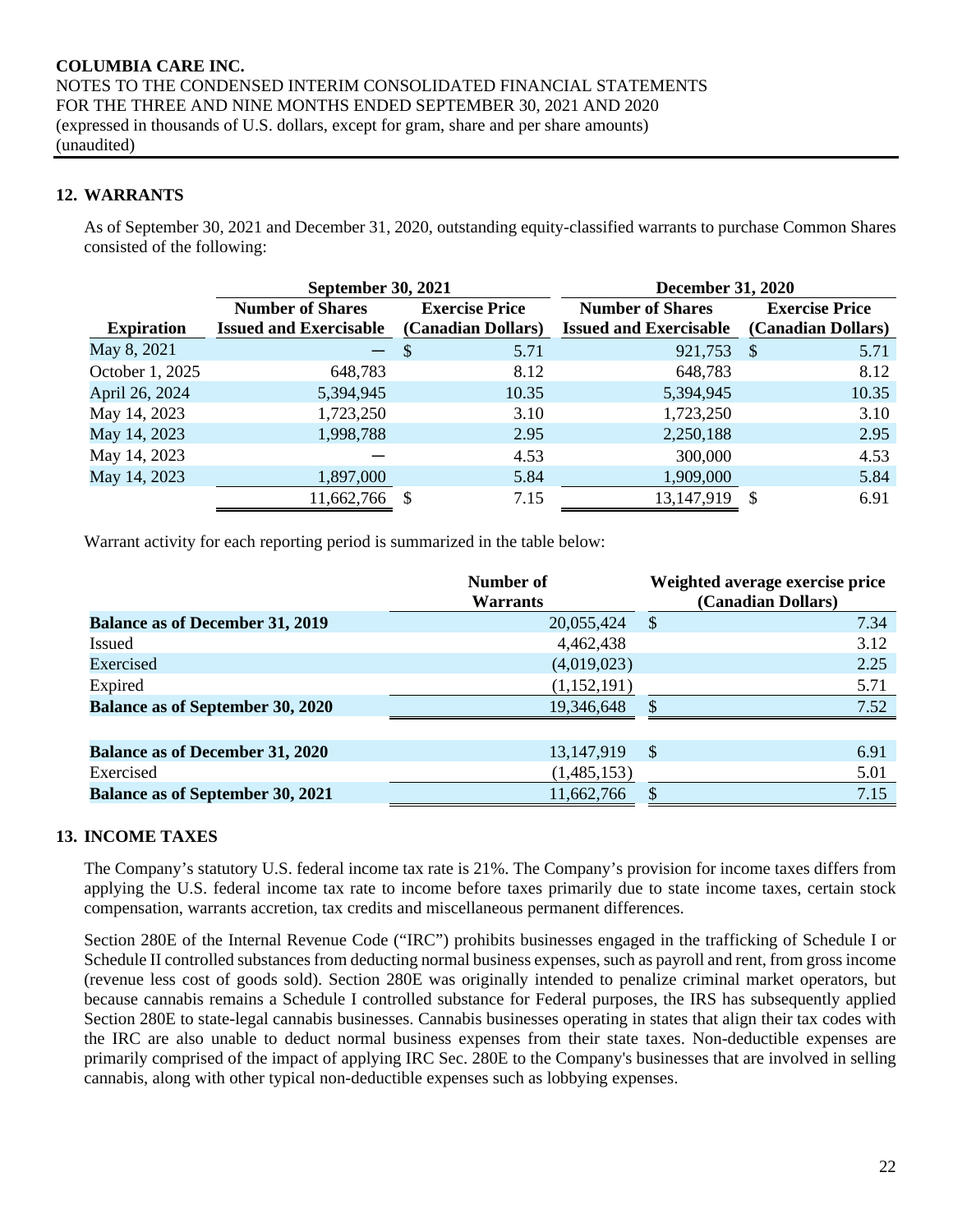# **14. LOSS PER SHARE**

Basic and diluted net loss per share attributable to the Company was calculated as follows:

|                                                 |      | Three months ended<br>September 30, |          |               | Nine months ended<br>September 30, |               |    |             |
|-------------------------------------------------|------|-------------------------------------|----------|---------------|------------------------------------|---------------|----|-------------|
|                                                 | 2021 |                                     | 2020     |               |                                    | 2021          |    | 2020        |
| Numerator:                                      |      |                                     |          |               |                                    |               |    |             |
| Net loss                                        | \$   | (37, 183)                           | - \$     | $(11,536)$ \$ |                                    | $(63,387)$ \$ |    | (59, 521)   |
| Less: Net loss attributable to non-controlling  |      |                                     |          |               |                                    |               |    |             |
| interests                                       |      | (998)                               |          | (681)         |                                    | (1,628)       |    | (4, 422)    |
| Net loss attributable to shareholders           |      | (36, 185)                           | <b>S</b> | (10, 855)     | S                                  | (61,759)      | S. | (55,099)    |
|                                                 |      |                                     |          |               |                                    |               |    |             |
| Denominator:                                    |      |                                     |          |               |                                    |               |    |             |
| Weighted average shares outstanding - basic and |      |                                     |          |               |                                    |               |    |             |
| diluted                                         |      | 325,416,684                         |          | 235,682,767   |                                    | 311,446,922   |    | 223,461,261 |
| Loss per share - basic and diluted              |      | (0.11)                              | P.       | (0.05)        |                                    | (0.20)        | Ъ. | (0.25)      |

Certain share-based equity awards were excluded from the computation of dilutive loss per share because inclusion of these awards would have had an anti-dilutive effect.

# **15. COMMITMENTS AND CONTINGENCIES**

In the ordinary course of business, the Company may provide indemnification of varying scope and terms to vendors, lessors, business partners, and other parties with respect to certain matters including, but not limited to, losses arising out of breach of such agreements or from intellectual property infringement claims made by third parties. In addition, the Company has entered into indemnification agreements with members of its board of directors and senior management that will require the Company, among other things, to indemnify them against certain liabilities that may arise by reason of their status or service as directors or officers. The maximum potential amount of future payments the Company could be required to make under these indemnification agreements is, in many cases, unlimited. Other than the accruals mentioned in this Note, the Company has not accrued any liabilities related to any pending claims potentially subject to indemnification arrangements in its condensed interim consolidated financial statements.

A former owner of the Company's Florida-licensed business was sued by a former purported joint venture partner, alleging various statutory and common law claims related to the terminated joint venture. The Company is not a party to this lawsuit, but, as part of its acquisition of the business, had agreed to indemnify the owner for litigation costs and any judgment rendered in the matter, in excess of \$750. On January 20, 2021, following an arbitration hearing, the arbitration panel issued a partial final award in the former joint venture partner's favor on three of the 11 claims asserted and awarded the former joint venture partner \$10,553 plus prejudgment interest from July 26, 2017 through the present, as well as reasonable attorneys' fees. On March 2, 2021, the Panel issued a Final Award, awarding the former joint venture partner a total of \$15,195, inclusive of prejudgment interest and attorneys' fees. The Company is financially responsible for payment of the Final Award, pursuant to its indemnification commitment to the former owner. Two subsidiaries of the Company, and certain members of the Company's management team were named in a separate lawsuit commenced by the same former joint venture partner alleging various claims related to the same terminated joint venture. The trial court dismissed a majority of the claims in the lawsuit. All parties to the arbitration and the additional lawsuit have agreed to amicably resolve the arbitration and the additional lawsuit. There are no admissions of liability. In furtherance of the resolution, as of September 30, 2021 and December 31, 2020, the Company had a total accrual of \$22,800 and \$15,195, respectively.

In separate legal matter, a subsidiary of the Company, and certain members of the Company's management team are respondent parties in a confidential arbitration before the American Arbitration Association. The arbitration was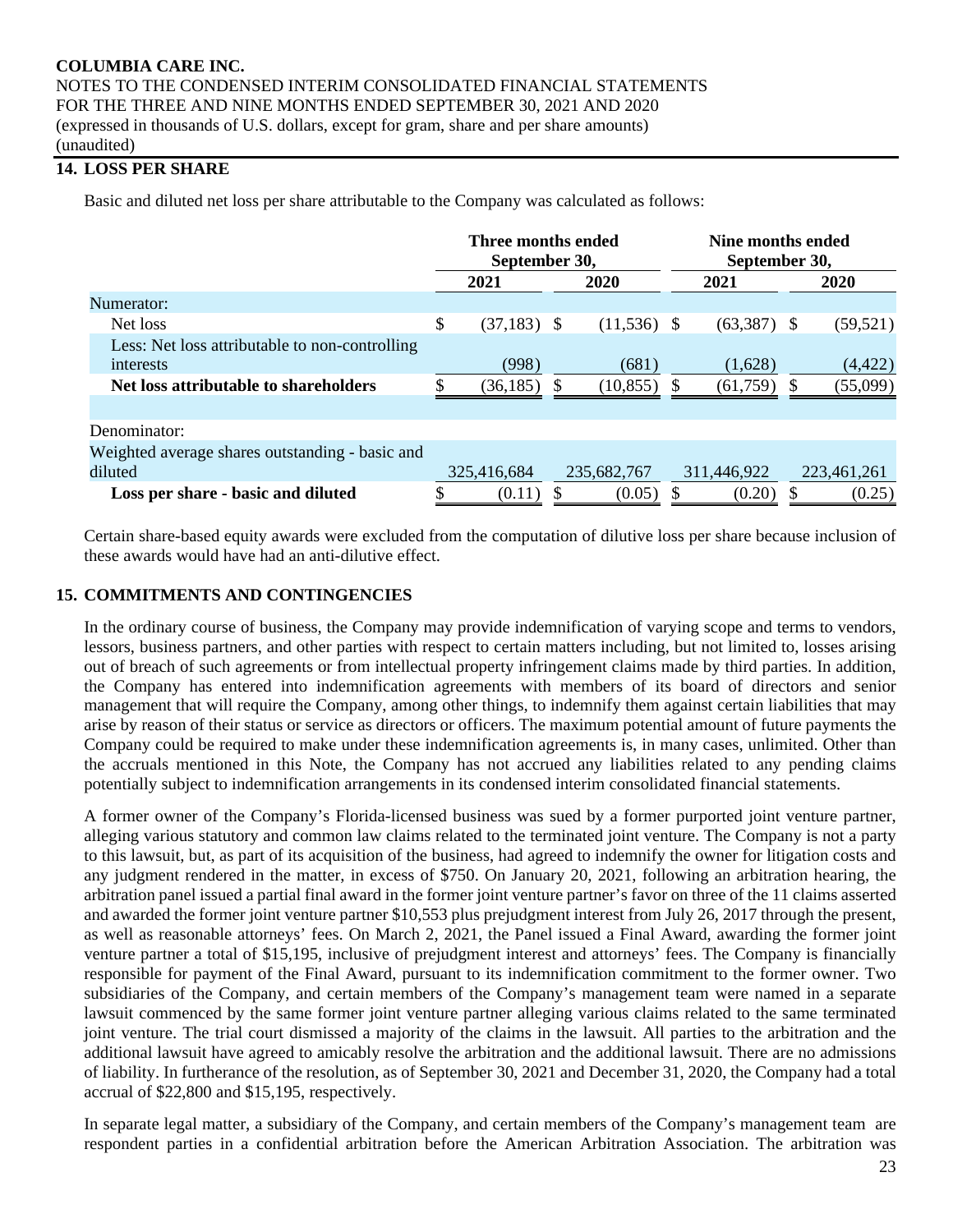initiated on October 24, 2019, by an investor (the "Claimant") in a third-party entity, which, in turn, is an investor in a separate third-party entity for which certain members of the Company's management team are managers and to which the Company provides operating services pursuant to a written agreement. Claimant asserted direct, derivative, and double derivative claims against the respondent parties. The arbitration follows from a prior case filed by the Claimant on November 30, 2018, in the New York Supreme Court, Commercial Division (the "New York Proceeding") asserting similar claims as are at issue in the arbitration. In the New York Proceeding, the Claimant sought, among other remedies, preliminary injunctive relief to enjoin the Company's RTO. On April 15, 2019, the New York Supreme Court, Commercial Division, finally denied Claimant's request for temporary restraining orders and preliminary injunctive relief, as well as compelled the dispute to arbitration. The Appellate Division, First Department affirmed those orders. The Company's subsidiary and the members of the Company's management team who are parties to the case have asserted defenses in respect of the allegations in the arbitration. However, there can be no assurance that they will be successful in pursuing such defenses and if they are not successful in establishing such defenses that the direct or indirect losses will not be material. The hearing commenced in the arbitration on February 3, 2021 and concluded March 22, 2021, with closing arguments occurring on June 3, 2021. The parties and other interest holders in the third-party entities are attempting to amicably resolve the matter and have reached a preliminary agreement, with no admissions of liability, that is subject to approval by the Arbitrator. During the period ended September 30, 2021, the Company anticipatorily accrued \$68,000 for potential share issuances and cash payments for purposes of acquisition and settlement of preexisting relationships, inclusive of prospective acquisition costs relating to the third-party entities and other litigation costs. There can be no assurances that the proceedings will be amicably resolved, whether the Arbitrator will approve any settlement, when any underlying acquisition would close, or whether the ultimate result will exceed or be less than the amount that has been accrued.

Additionally, the Company may be contingently liable with respect to other claims incidental to the ordinary course of its operations. In the opinion of management, and based on management's consultation with legal counsel, the ultimate outcome of such other matters will not have a materially adverse effect on the Company. Accordingly, no provision has been made in these condensed interim consolidated financial statements for losses, if any, which might result from the ultimate disposition of these matters should they arise.

# **16. FAIR VALUE MEASUREMENTS**

# *Financial Instruments*

The following table presents the fair value of the Company's financial instruments that are measured at fair value on a recurring basis:

| <b>September 30, 2021</b> | Level 1                        | <b>Level 2</b>           | Level 3            | <b>Total</b> |
|---------------------------|--------------------------------|--------------------------|--------------------|--------------|
| Derivative liability      | \$<br>$\overline{\phantom{0}}$ | $\overline{\phantom{0}}$ | $(13,321)$ \$<br>S | (13,321)     |
| Contingent consideration  |                                |                          | (100, 956)         | (100, 956)   |
| <b>Biological assets</b>  |                                |                          | 59,662             | 59,662       |
|                           | —                              |                          | $(54,615)$ \$      | (54, 615)    |
|                           |                                |                          |                    |              |
| <b>December 31, 2020</b>  |                                |                          |                    |              |
| Derivative liability      | \$<br>$-$ \$                   |                          | $(17,109)$ \$<br>S | (17,109)     |
| Contingent consideration  |                                |                          | (48,202)           | (48,202)     |
| Biological assets         |                                |                          | 18,752             | 18,752       |
|                           | —                              |                          | $(46,559)$ \$      | (46, 559)    |

During the periods included in these financial statements, there were no transfers of amounts between levels.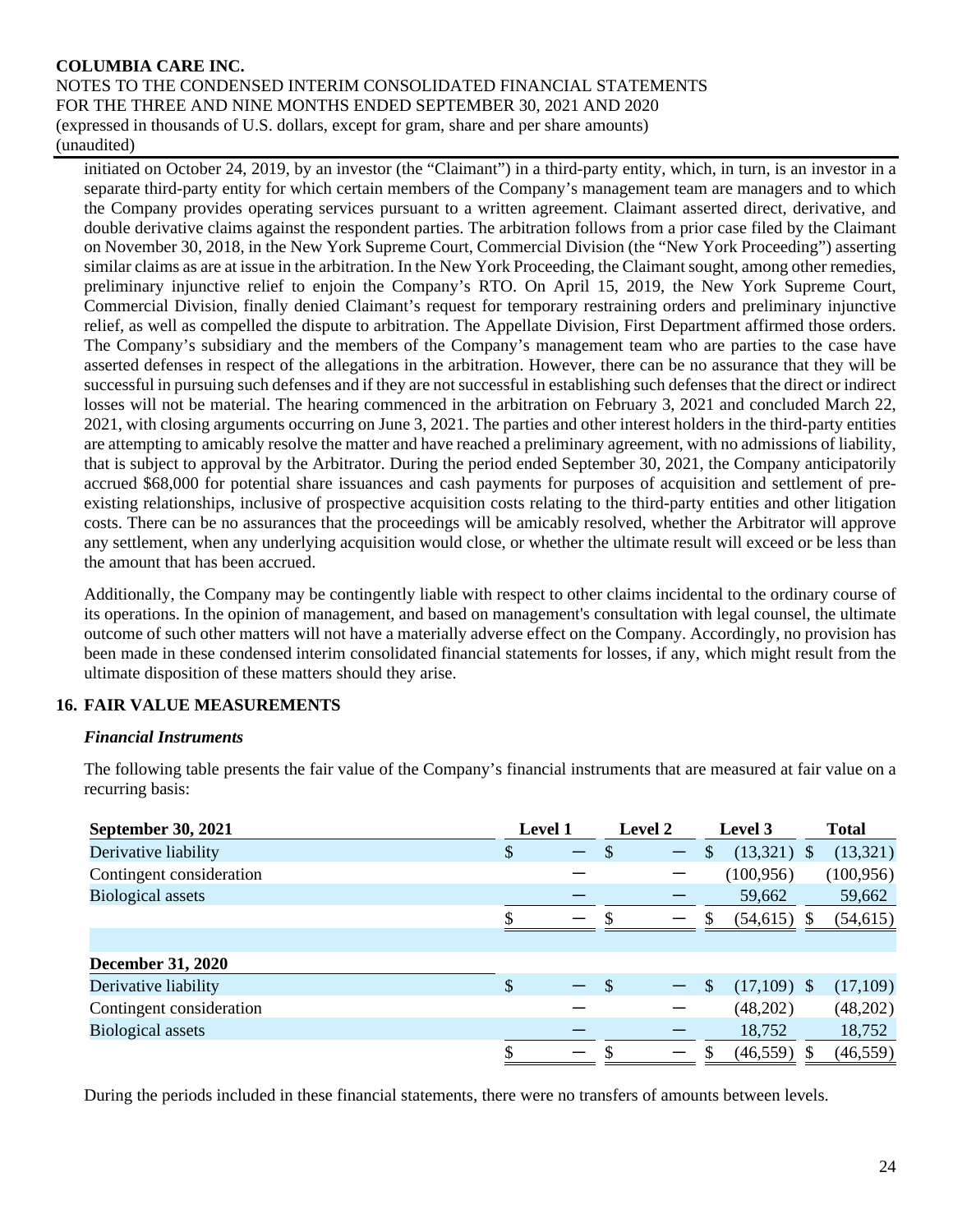The following table summarizes the valuation techniques and key inputs used in the fair value measurement of level 3 financial instruments:

| <b>Financial asset/financial</b><br>liability | <b>Valuation techniques</b> | Significant unobservable<br>inputs                                                                                              | <b>Relationship of</b><br>unobservable<br>inputs to fair value                                                                                                                                                        |
|-----------------------------------------------|-----------------------------|---------------------------------------------------------------------------------------------------------------------------------|-----------------------------------------------------------------------------------------------------------------------------------------------------------------------------------------------------------------------|
| Derivative liability                          | Market approach             | <b>Conversion Period</b>                                                                                                        | Increase or decrease in<br>conversion period will<br>result in an increase or<br>decrease in fair value                                                                                                               |
| Biological assets                             | Market approach             | Market prices of cannabis<br>products, days in growth<br>cycle, stage of completion<br>in growth cycle, yield,<br>costs to sell | Increase or decrease in<br>market prices of cannabis<br>products, days in growth<br>cycle, stage of completion<br>in growth cycle, yield,<br>costs to sell will result in<br>an increase or decrease in<br>fair value |
| <b>Contingent Consideration</b>               | Market approach             | Risk adjusted discount rate<br>and forecasted EBITDA                                                                            | Increase or decrease in risk<br>adjusted discount rate and<br>forecasted EBITDA will<br>result in an increase or<br>decrease in fair value                                                                            |

The carrying amounts of cash and restricted cash, accounts receivable, other current assets, accounts payable, accrued expenses and other current liabilities and current portion of long-term debt and lease liability as of September 30, 2021 and December 31, 2020 approximate their fair values because of the short-term nature of these items and are not included in the table above. The Company's notes receivable, other long-term payables, long-term debt and lease liabilities approximate fair value due to the market rate of interest used on initial recognition.

# *Financial Risk Management*

The Company's long-term debt approximates fair value due to the market rate of interest used on initial recognition. The carrying value of notes receivable approximates fair value due to their historical collectability.

The Company is exposed in varying degrees to a variety of financial instrument related risks. A description of the Company's risk exposures and the impact on the Company's financial instruments is summarized below.

# *Credit Risk*

Credit risk is the risk of a potential loss to the Company if a customer or third party to a financial instrument fails to meet its contractual obligations. The maximum credit exposure as of September 30, 2021 and December 31, 2020 is the carrying amount of cash, notes receivable and accounts receivable. The Company provides credit to its customers in the normal course of business and has established credit evaluation and monitoring processes to mitigate credit risk but has limited risk as the majority of its sales are transacted with cash and as such, the Company does not have significant credit risk with respect to its customers. Through the Company's Columbia Care National Credit program, the Company provides credit to customers in certain markets in which the Company operates.

The risk exposure is limited to the carrying amounts at the statement of financial position date. The risk to cash deposits is mitigated by holding these instruments with regulated financial institutions. The Company periodically assesses the quality of the credit rating of these financial institutions. Notes receivable and trade accounts receivable credit risk arises from the possibility that principal and/or interest due may become uncollectible. The Company mitigates this risk by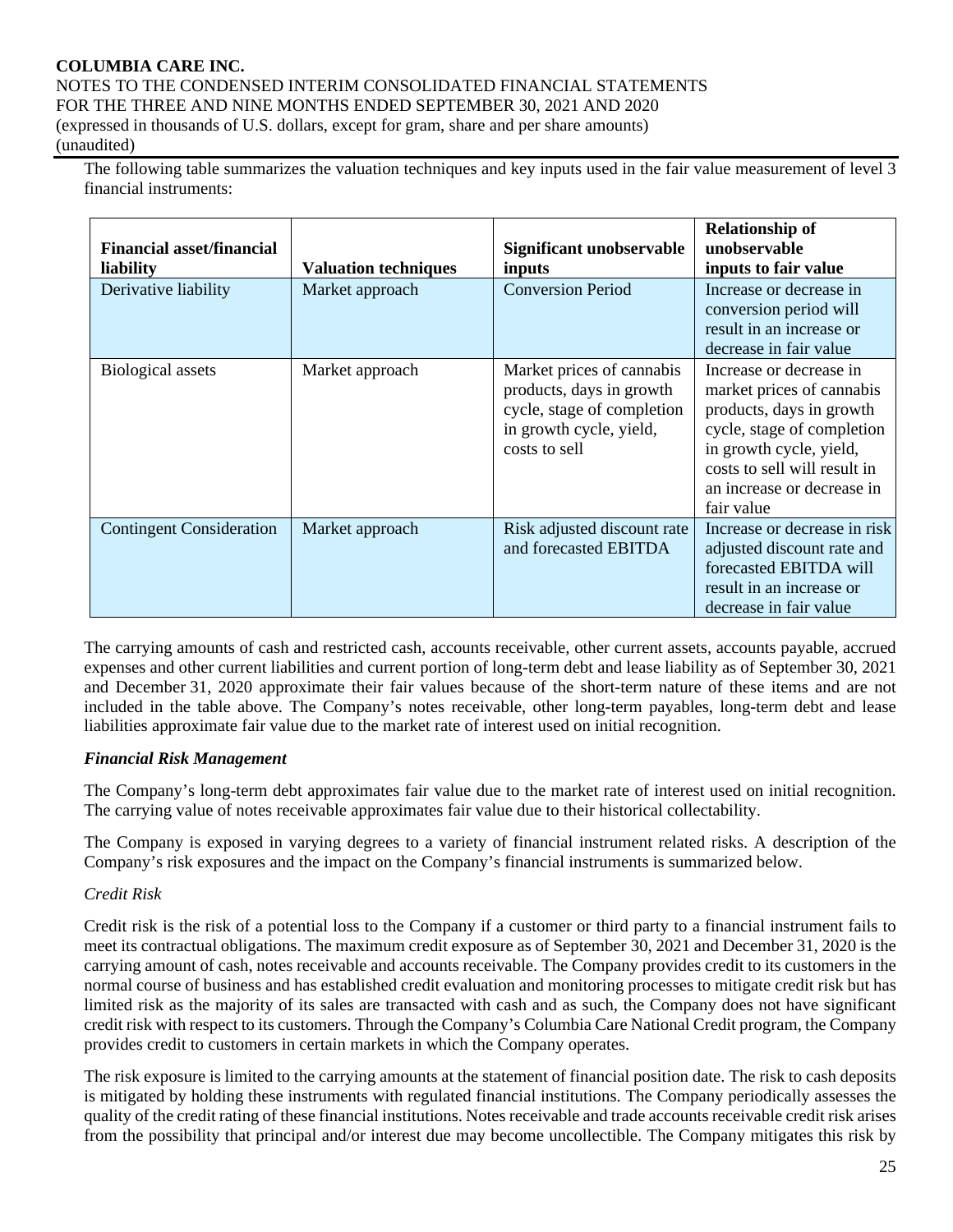managing and monitoring the underlying business relationships.

# *Liquidity Risk*

Liquidity risk is the risk that the Company will not be able to meet its financial obligations associated with financial liabilities. The Company manages liquidity risk through the management of its capital structure. The Company's approach to managing liquidity is to estimate cash requirements from operations, capital expenditures and investments and ensure that it will have sufficient liquidity to settle obligations and liabilities when due.

# *Interest Rate Risk*

Interest rate risk is the risk that the fair value or future cash flows of the Company's financial instruments will fluctuate because of changes in market interest rates. The Company's cash deposits bear interest at market rates. The notes receivable and long-term debt bear a fixed rate of interest and therefore there is no interest rate risk associated with them.

# *Foreign Exchange Risk*

Except for the derivative liability associated with the convertible debt, the Company does not have any significant financial instruments denominated in currencies other than the U.S. dollar and as such is not subject to significant foreign currency risk.

# *Price Risk*

Price risk is the risk of variability in fair value due to movements in equity or market prices. The Company is subject to risk of prices to its products due to competitive or regulatory pressures.

# **17. INTANGIBLE ASSETS**

Intangible assets consist of the following:

|                               | <b>Customer</b><br>relationships<br><b>Trademarks</b><br><b>Licenses</b> |  |           |  | <b>Total</b> |  |         |
|-------------------------------|--------------------------------------------------------------------------|--|-----------|--|--------------|--|---------|
| Cost                          |                                                                          |  |           |  |              |  |         |
| As of December 31, 2020       | 68,194                                                                   |  | 33,043 \$ |  | $3,286$ \$   |  | 104,523 |
| Acquisitions                  | 134,933                                                                  |  | 29,791    |  | 16,175       |  | 180,899 |
| Balance of September 30, 2021 | 203,127                                                                  |  | 62,834    |  | 19,461       |  | 285,422 |

|                                 |                 |                          | <b>Customer</b> |          |
|---------------------------------|-----------------|--------------------------|-----------------|----------|
|                                 | <b>Licenses</b> | Trademarks relationships |                 | Total    |
| <b>Accumulated amortization</b> |                 |                          |                 |          |
| As of December 31, 2020         | $(3,097)$ \$    | $(1,028)$ \$             | $(56)$ \$       | (4,181)  |
| Amortization                    | (9.404)         | (4.457)                  | (907)           | (14,768) |
| Balance of September 30, 2021   | $12,501$ ) \$   | $(5,485)$ \$             | (963)           | 18,949)  |

|                               |                 |             | <b>Customer</b>   |                          |               |                          |       |        |
|-------------------------------|-----------------|-------------|-------------------|--------------------------|---------------|--------------------------|-------|--------|
|                               | <b>Licenses</b> |             | <b>Trademarks</b> |                          | relationships |                          | Total |        |
| <b>Cost</b>                   |                 |             |                   |                          |               |                          |       |        |
| As of December 31, 2019       |                 | $16,235$ \$ |                   | $\overline{\phantom{0}}$ |               | $\overline{\phantom{0}}$ |       | 16,235 |
| Acquisitions                  |                 | 66,777      |                   | 27.475                   |               | 50                       |       | 94,302 |
| Balance of September 30, 2020 |                 | 83,012      |                   | 27,475                   |               | 50                       |       | 10,537 |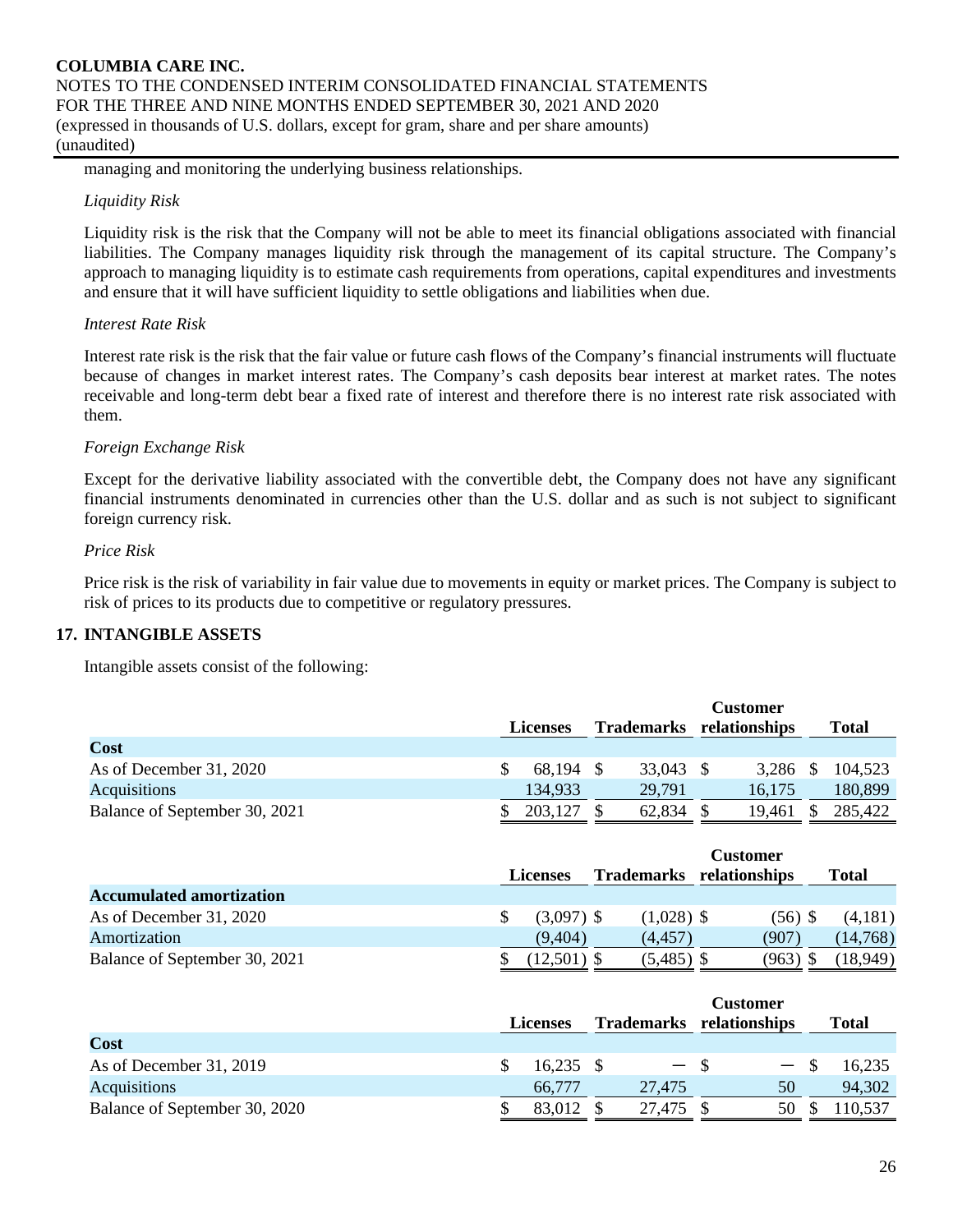|                                 | Licenses |            |  |            | <b>Customer</b><br>Trademarks relationships |                   | <b>Total</b> |  |
|---------------------------------|----------|------------|--|------------|---------------------------------------------|-------------------|--------------|--|
| <b>Accumulated amortization</b> |          |            |  |            |                                             |                   |              |  |
| As of December 31, 2019         |          | $(540)$ \$ |  | $-$ \$     |                                             | $\qquad \qquad -$ | (540)        |  |
| Amortization                    |          | (1,369)    |  | (229)      |                                             |                   | (1,599)      |  |
| Balance of September 30, 2020   |          | (1,909)    |  | $(229)$ \$ |                                             |                   | (2,139)      |  |

|                                                                                | Three months ended |                       |                       |       |                       | Nine months ended |                       |       |  |  |  |
|--------------------------------------------------------------------------------|--------------------|-----------------------|-----------------------|-------|-----------------------|-------------------|-----------------------|-------|--|--|--|
|                                                                                |                    | September 30,<br>2021 | September 30,<br>2020 |       | September 30,<br>2021 |                   | September 30,<br>2020 |       |  |  |  |
| Amortization for the period included in<br>selling, general and administrative |                    |                       |                       |       |                       |                   |                       |       |  |  |  |
| expenses                                                                       | \$.                | 8.841                 |                       | 1.057 |                       | 14.768 \$         |                       | 1,599 |  |  |  |

#### **18. ASSETS HELD FOR SALE**

During the three months ended September 30, 2021, the Company reduced to zero, the carrying value of an asset group that was previously held for sale. This resulted in the recognition of a net loss on disposal group of \$2,000 during the three months ended September 30, 2021.

# **19. OTHER EXPENSE, NET**

Other expense, net is summarized in the table below:

|                                                  | Three months ended    |          |                       |  |                       | Nine months ended |                              |       |  |  |  |
|--------------------------------------------------|-----------------------|----------|-----------------------|--|-----------------------|-------------------|------------------------------|-------|--|--|--|
|                                                  | September 30,<br>2021 |          | September 30,<br>2020 |  | September 30,<br>2021 |                   | September 30,<br><b>2020</b> |       |  |  |  |
| Acquisition and settlement of pre-existing       |                       |          |                       |  |                       |                   |                              |       |  |  |  |
| relationships                                    |                       | 75.309   | - \$                  |  | <b>JD</b>             | 75,309            | -S                           |       |  |  |  |
| Change in fair value of contingent consideration |                       | (23,583) |                       |  |                       | (23, 583)         |                              |       |  |  |  |
| Loss on disposal group                           |                       | 2,000    |                       |  |                       | 2.000             |                              | 1,968 |  |  |  |
| Other expense                                    |                       | 55       |                       |  |                       | 69                |                              | 164   |  |  |  |
| Other expense, net                               |                       | 53,781   |                       |  |                       | 53,795            |                              | 2,132 |  |  |  |

# **20. CAPITAL MANAGEMENT**

The Company's objectives when managing capital are to ensure that there are adequate capital resources to ensure the Company's ability to continue as a going concern and maintain adequate levels of funding to support its ongoing operations and development such that it can continue to provide returns to shareholders and benefits for other stakeholders. The Company plans to use existing funds, as well as funds from the future sale of products to fund operations and expansion activities.

The capital structure of the Company consists of items included in equity and debt. The Company manages its capital structure to maximize its financial flexibility and adjusts it in response to changes in economic conditions and the risk characteristics of the underlying assets and business opportunities. The Company does not presently utilize any quantitative measures to monitor its capital. The Company currently is not subject to externally imposed capital requirements. With the exception of the Company's debt related activity as mentioned in Note 5 and equity related activity as mentioned in Note 11, there were no changes to the Company's capital management during the three and nine months ended September 30, 2021.